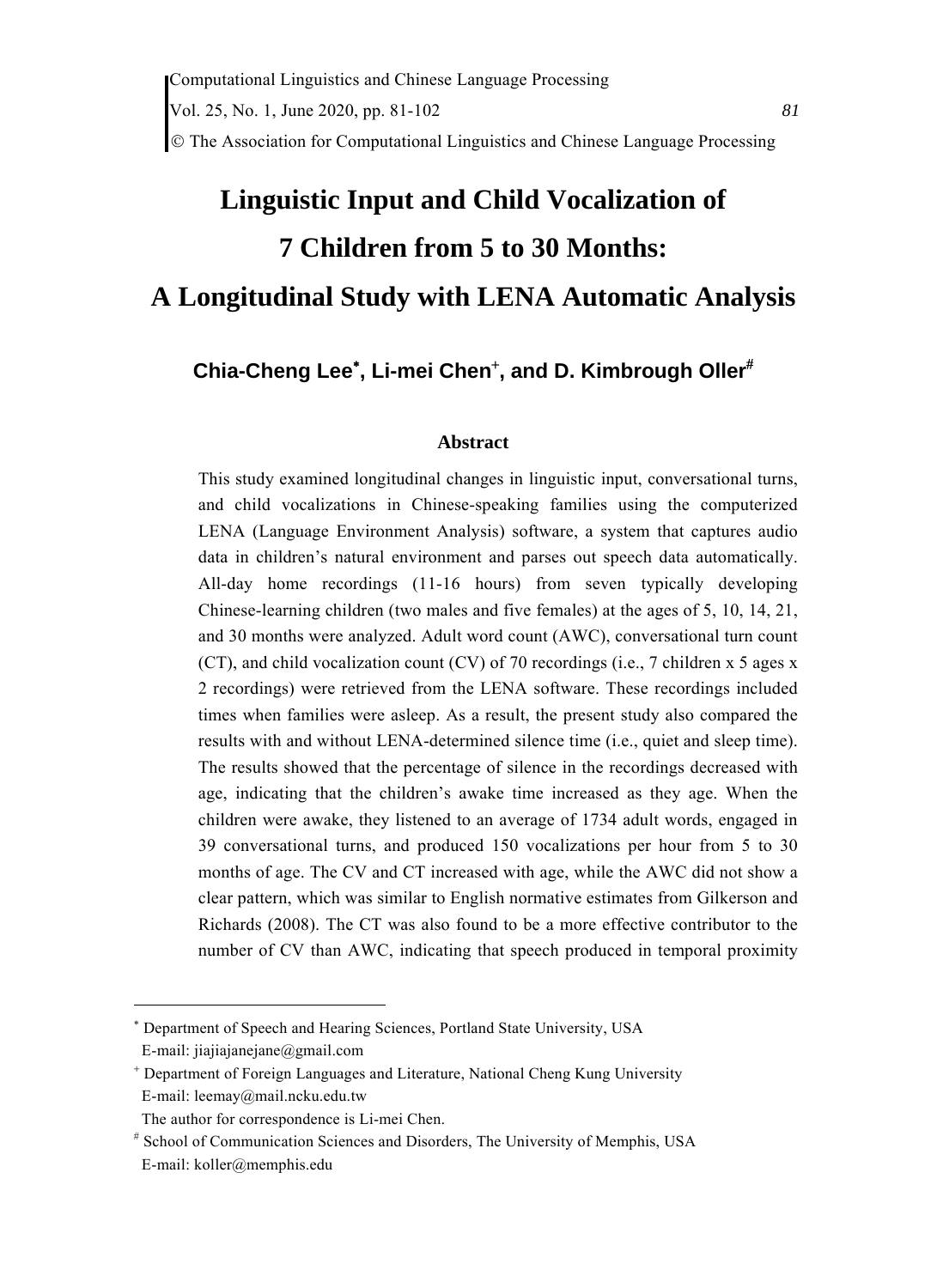to children's vocalizations or directed to children played an important role in eliciting child vocalizations.

**Keywords:** LENA, Adult Word, Conversational Turn, Child Vocalization, Longitudinal Study, Cross-language Comparison

#### **1. Introduction**

Child speech samples have traditionally been collected by visiting children's homes or inviting families into a research laboratory. LENA (Language Environment Analysis) software, a system that collects audio data without research assistants' presence and parses out audio data into several categories automatically, was developed in 2004 in the United States (LENA Research Foundation, 2020). The software has been used for observing English-speaking individuals (Gilkerson & Richards, 2008; Greenwood, Thiemann-Bourque, Walker, Buzhardt & Gilkerson, 2011; Suskind *et al*., 2013), Chinese-speaking families (Gilkerson *et al*., 2015; Lee, Jhang, Relyea, Chen & Oller, 2018; Zhang *et al*., 2015), preterm infants (Caskey, Stephens, Tucker & Vohr, 2011, 2014), multilingual speakers (Liu & Kager, 2017; Oller, 2010; Orena, Polka & Srouji, 2018), individuals with disorders (Ambrose, VanDam & Moeller, 2014; Charron *et al*., 2016; Oller *et al*., 2010; Thiemann-Bourque, Warren, Brady, Gilkerson & Richards, 2014; VanDam, Ambrose & Moeller, 2012; Warren *et al*., 2010), and older adults (Li, Vikani, Harris & Lin, 2014). The number of studies on the quantity of linguistic input, conversational turns, and child vocalizations in Chinese-speaking home environments have been limited. The present study observed changes in the quantity of linguistic input, conversational turns, and child vocalizations which occur between 5 and 30 months of age in Chinese-speaking families using LENA.

Research has shown that linguistic input, including the quantity and quality of caregiver speech and turn taking sequences, plays an important role in the child's vocal development (Caskey *et al*., 2011; Hart & Risley, 1995; Rowe, 2012; Suskind *et al*., 2013). This in turn serves as a strong predictor of their later vocabulary growth (Hart & Risley, 1995; Ramírez-Esparza, García-Sierra & Kuhl, 2014). Studies have also found that early vocal production is associated with future speech and language development. Rescorla *et al*. (2000) indicated that some children who were identified as late talkers at two years of age continued to exhibit language delay and were identified as children with Specific Language Impairment at three years of age. Gilkerson *et al*. (2018) also showed that school-age language and cognitive outcomes (9-13 years old) and quantity of adult talk and adult-child interaction during 18 to 24 months of age are related.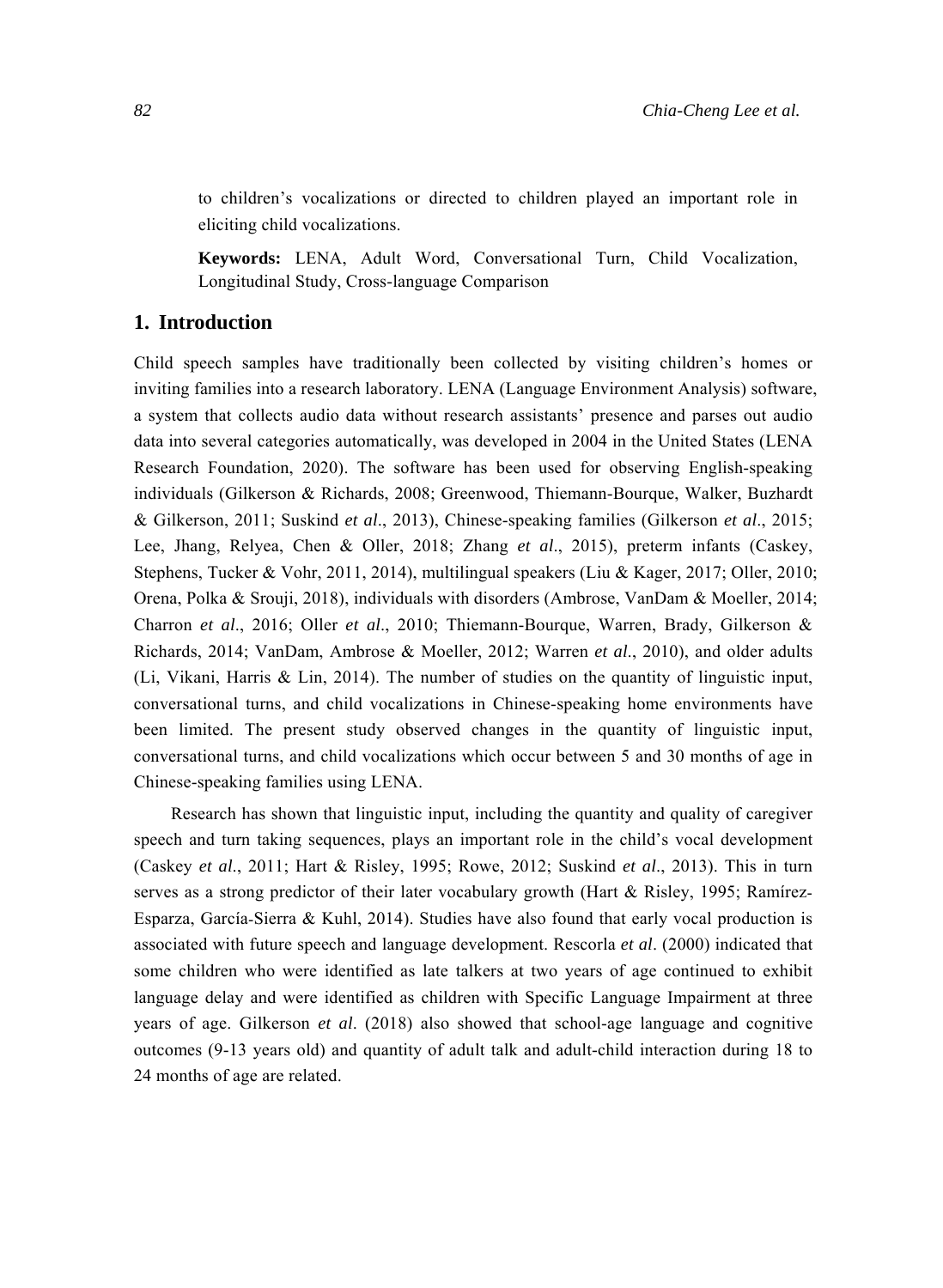## **1.1 Linguistic Input and Conversational Turn**

Linguistic input from adults or siblings is identified as one of the largest influences on children's verbal performances, including that of preterm infants (Caskey *et al*., 2011). Children understand five times more words than the words they produce (Ingram, 1989), suggesting that a substantial number of words need to be heard before a child speaks. Roy *et al*. (2009) reported that adult word input frequencies and age of acquisition of words is highly correlated. Adult word input between 10 and 36 months of age has been found to be related to a child's IQ at 3 years (Hart & Risley, 1995). Gilkerson and Richards (2009) also found that children who scored higher on language assessments tended to have talkative parents. The number of words parents spoke to children between two and six months of age predicted language ability at two years of age. Parents who earned at least a bachelor's degree talked more to their children than less educated parents. Also, first-born children were spoken to more than later born children.

Children may be at risk of learning languages if they do not have sufficient language exposure (Velleman & Vihman, 2002). Many scholars have claimed that language acquisition takes place even when the linguistic input that children are exposed to is addressed to them indirectly (Akhtar, Jipson & Callanan, 2001; Oshima-Takane, 1988; Oshima-Takane, Goodz & Derevensky, 1996). Other scholars argued that speech addressed directly to children has a stronger effect on children's language learning (Oller, 2010; Pearson, Fernandez, Lewedeg & Oller, 1997; Shneidman, Arroyo, Levine & Goldin-Meadow, 2013; Shneidman & Goldin-Meadow, 2012; Weisleder  $\&$  Fernald, 2013). The same phenomenon has been posited by Shneidman *et al.* (2013) and Shneidman and Goldin-Meadow (2012), who found that direct speech has a more important role in early word learning than indirect speech in children who grew up in communities where indirect speech was the major linguistic input.

In addition to receiving speech and language input, children also respond to the input (Hart & Risley, 1995). Mother-child vocal interactions have been discussed in several studies (Gratier *et al*., 2015; Gros-Louis, West, Goldstein & King, 2006; Jaffe *et al*., 2001). From 3 to 4 months of age, infants start to use pragmatic, semantic, and syntactic factors to predict when a conversational turn will end and begin (Gratier *et al*., 2015). However, studies on linguistic input and conversational turn-taking in Chinese-speaking environments, especially vocalizations produced in home environments, are, as of yet, few in number. Studies investigating the relationship among linguistic input, conversational turns, and children's vocalizations should shed some light on our understanding of the relationship between different types of linguistic input and language development.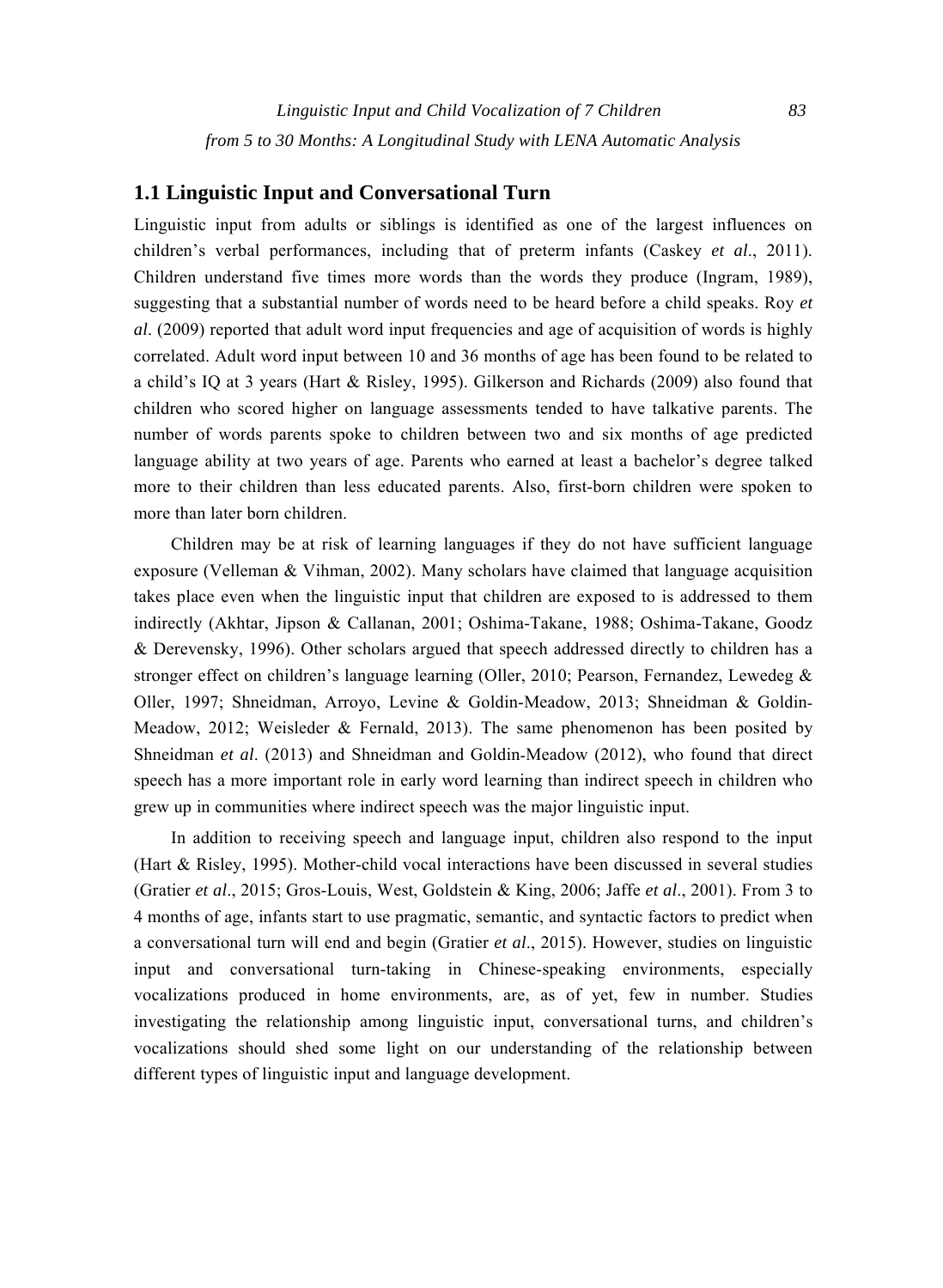#### **1.2 Assessing Vocal Development Using an Automated Approach**

Although the LENA system was mostly utilized in American-English environments, the system has yielded valid and reliable speech and language estimates in other languages (French: Canault, Le Normand, Foudil, Loundon & Thai-Van, 2016; Spanish: Weisleder & Fernald, 2013, Chinese (Mandarin and Shanghai dialect): Gilkerson *et al*., 2015; Zhang *et al*., 2015; Korean: Pae *et al*., 2016; Dutch: Busch, Sangen, Vanpoucke & van Wieringen, 2018; Vietnamese: Ganek & Eriks-Brophy, 2018). After comparing Chinese speech samples analyzed by the LENA system with the same samples transcribed by a native Chinese transcriber, Gilkerson *et al*. (2015) indicated that the validity of the LENA system in identifying and estimating adult words, child vocalizations, and conversational turns is reasonably accurate. Zhang *et al*. (2015) observed 22 Chinese-speaking families and their typically developing children between 3 and 23 months of age in Shanghai for a period of 6 months. A total of 19 recordings were made by each family. The 22 families were divided into two groups based on the speech output of the first three recordings. One group of families had fewer adult words (Group A), while the other group had a higher rate of adult words (Group B) in their first three recordings. The authors provided monthly feedback to the families regarding strategies to increase their linguistic input to and interaction with their children. The results overall showed that adult words and conversational turns increased during the first three months, but decreased during the last three months. However, Group A showed increased number of adult words in the last few recordings, which was not observed in Group B. The study indicates that the LENA system can be used to track children's vocal, speech, and language development and/or treatment progress. The authors also found that their number of conversational turns correlated positively with the MacArthur-Bates Communicative Development Inventories - Verbal (Fensen *et al*., 2007) and Minnesota Child Developmental Inventory Expressive Language (Ireton, 1992) scores for the change from baseline to 3 months. LENA estimates have also shown reliable and valid results when compared with scores of standardized assessments (Richards *et al*., 2017), including – Preschool Language Scale – 4th Edition (Zimmerman, Steiner & Pond, 2002) and the Receptive-Expressive Emergent Language Test – 3rd Edition (Bzoch, League & Brown, 2003).

Table 1 shows adult word count (AWC), conversational turn count (CT), and child vocalization count (CV) per hour from various ages, settings, and population. Depending on the children's age and the recording environment, children received different linguistic input and produced different number of words. AWC ranged from 889 to 1966. CT ranged from 17 to 75. CV ranged from 73 to 188 per hour. Gilkerson and Richards (2008) examined a corpus of spontaneous speech data in English-speaking families and created normative estimates for CV and CT each month when children were between 2 and 48 months of age. Here only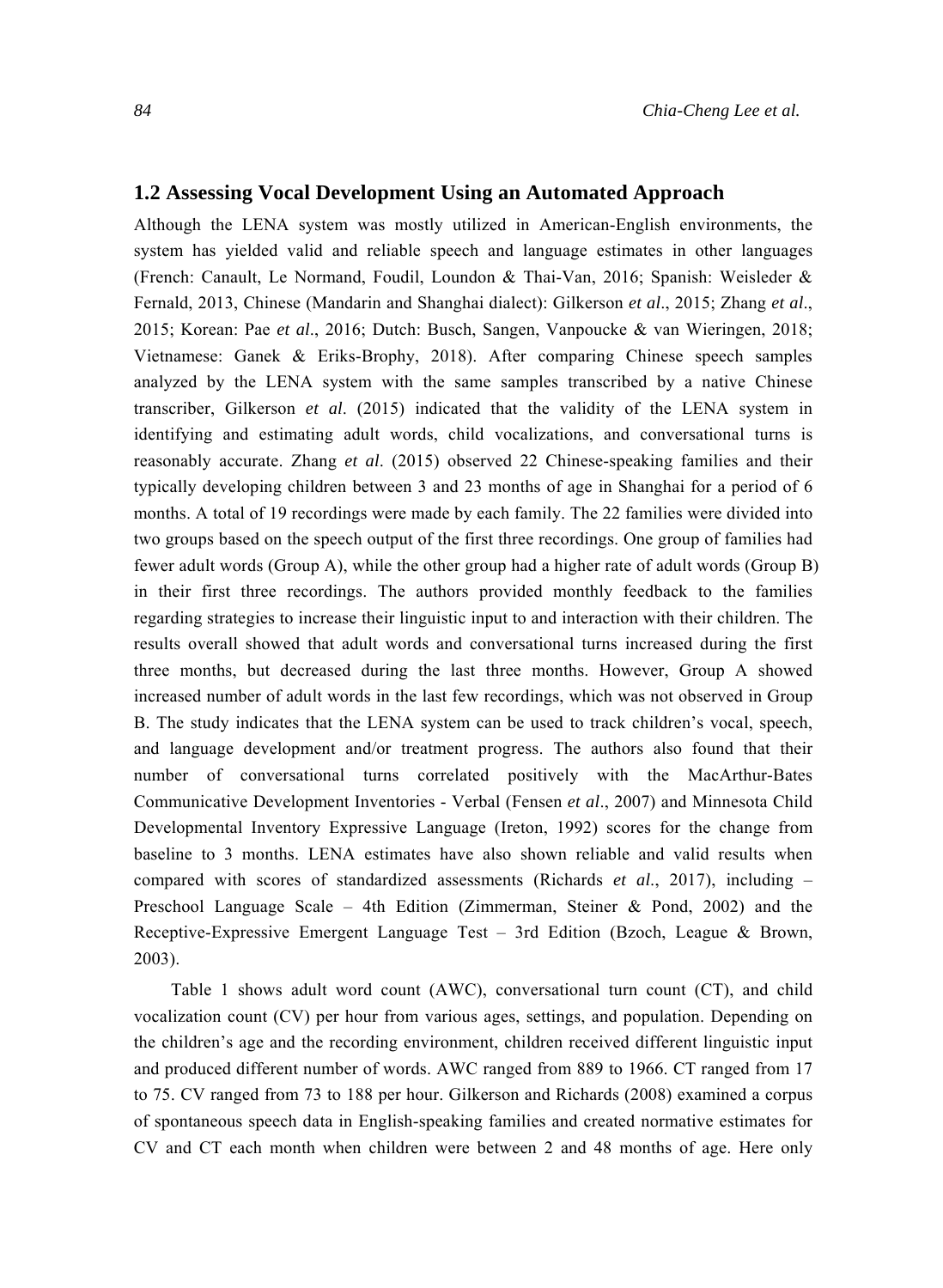values measured at 5, 10,14, 21, and 30 months are listed in Table 1.

| First author<br>& Year         | Population, $n$<br>(male/female)                                                                   | Age                                                                 | Language                            | AWC per<br>hour                                                                           | CT per<br>hour                                              | CV per<br>hour                                             |
|--------------------------------|----------------------------------------------------------------------------------------------------|---------------------------------------------------------------------|-------------------------------------|-------------------------------------------------------------------------------------------|-------------------------------------------------------------|------------------------------------------------------------|
| Ambrose<br>(2014)              | Hard of<br>hearing, $n=28$<br>(10/18)                                                              | $12 - 36$<br>months<br>(mo)                                         | English                             | 1429                                                                                      | 59                                                          | Not<br>Applicable<br>(NA)                                  |
| Gilkerson<br>(2008)            | Typically<br>Developing<br>$(TD), n=329$<br>(167/162)                                              | $2-48$ mo                                                           | English                             | NA                                                                                        | 5 mo 17<br>10 mo 23<br>14 mo 27<br>21 mo 36<br>30 mo 40     | 5 mo 73<br>10 mo 95<br>14 mo 102<br>21 mo 145<br>30 mo 184 |
| Greenwood<br>(2013)            | TD, $n=30$<br>(NA/NA)                                                                              | $12 - 20$<br>mo                                                     | English                             | 1095                                                                                      | 38                                                          | 143                                                        |
| Thiemann-B<br>ourque<br>(2014) | Down<br>syndrome<br>$(DS), n=9$<br>$(3/6)$ , and age-<br>and gender-<br>matched TD,<br>$n=9$ (3/6) | $9 - 54$<br>mo,<br>young<br>DS 9-11<br>mo, old<br>DS<br>25-54<br>mo | English                             | Yong DS<br>889<br>Old DS<br>1044<br><b>TD NA</b>                                          | Young DS<br>18<br>Old DS 19<br><b>TD 44</b>                 | Young DS<br>102<br>Old DS 64<br>TD 179                     |
| Warren<br>(2010)               | Autism, $n=26$<br>$(22/4)$ , and<br>age- and<br>gender-<br>matched TD<br>$n=78(66/12)$             | $16-48$<br>mo                                                       | English                             | Autism<br>1079<br>TD 1138                                                                 | Autism 35<br>TD <sub>4</sub>                                | Autism 134<br><b>TD 188</b>                                |
| Zhang $(2015)$                 | TD, $n=22$<br>(10/12)                                                                              | $3-23$ mo                                                           | Shanghai<br>dialect and<br>Mandarin | <b>Baseline</b><br>1758<br>$1 \text{ mo}$<br>2174<br>$1-3$ mo<br>1966<br>$4-6$ mo<br>1711 | Baseline 63<br>1 mo 75<br>$1-3 \text{ mo } 66$<br>4-6 mo 56 | NA                                                         |

*Table 1. Studies reported AWC, CT, and CV per hour in families with 0-3-year-old children* 

# **1.3 The Present Study**

Because of the laborious coding required for estimating linguistic input from the ambient environment, studies focusing on child speech development are usually based on a limited set of recordings. To our knowledge, only three studies (Gilkerson *et al*., 2015; Lee *et al*., 2018;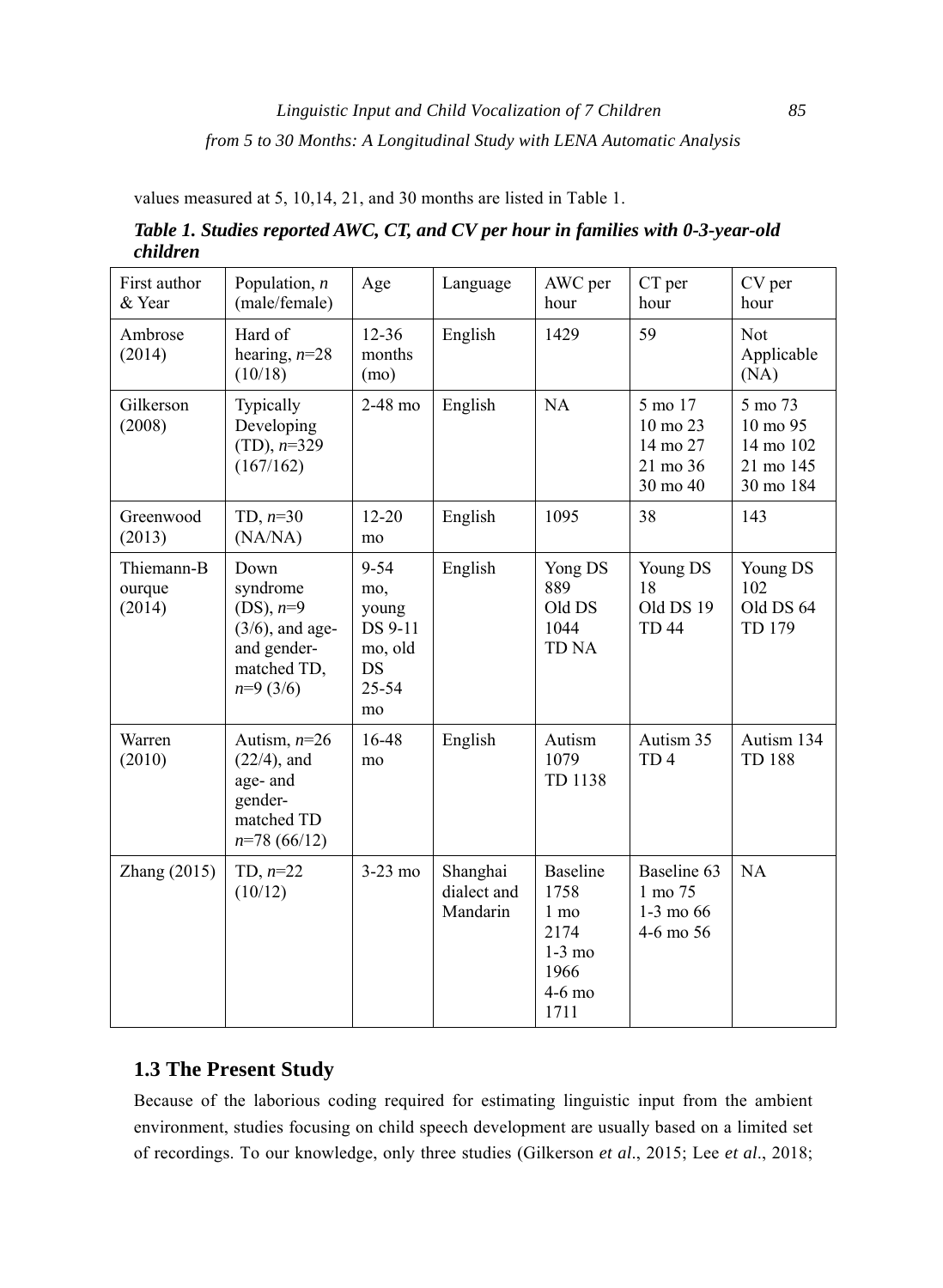Zhang *et al*., 2015) reported observations in Chinese-learning children's natural environments using LENA. In view of this, LENA was adopted for data collection and processing in the present study. This paper explores the relationship among children's vocalization, the linguistic input children received, and amount of interaction adults and children had per hour (e.g., total number of AWC/total length of a recording). However, the recordings included times when families were asleep. Thus, the present study investigated the research questions using the total length of the recording without LENA-determined silence time (i.e., quiet, sleep time) to calculate another set of average numbers of AWC, CT, and CV per hour (e.g., total number of AWC/(total length of a recording without silence time in the recording)). Periods of silence were removed to ensure that the analysis only included times when children were most likely to be awake. Analyzing results by removing periods of silence time from LENA recordings has also been reported in several other studies (Marchman, Martínez, Hurtado, Grüter & Fernald, 2017; Sacks *et al*., 2013). Since children at 0-2 years old sleep an average of 12.7 hours a day and children at 2-3 years old sleep an average of 12 hours a day (Galland, Taylor, Elder, & Herbison, 2012), the results of the present study could have been influenced by long sleeping times. Therefore, the present study aimed to compare the results when silence time was included with the results when silence time was removed from the analyses.

The present study investigated the following questions:

- 1. Do adult word count (AWC), conversational turn count (CT), and child vocalization count (CV) increase as children grow older?
- 2. Are there different patterns in AWC, CT, and CV when LENA-determined silence time is removed?
- 3. Are both AWC and CT effective contributors to the number of CV at 5, 10, 14, 21, and 30 months?
- 4. Do AWC, CT, and CV show cross-language differences?

# **2. Methods**

#### **2.1 Participants**

Seven Chinese-speaking families and their children (two males and five females) participated in the study. The families lived in Tainan, Taiwan, an environment where Mandarin Chinese and Southern Min (Taiwanese) were mostly spoken. All the children were born full-term without hearing or neurodevelopmental disorders. Table 2 shows demographic information of the participants.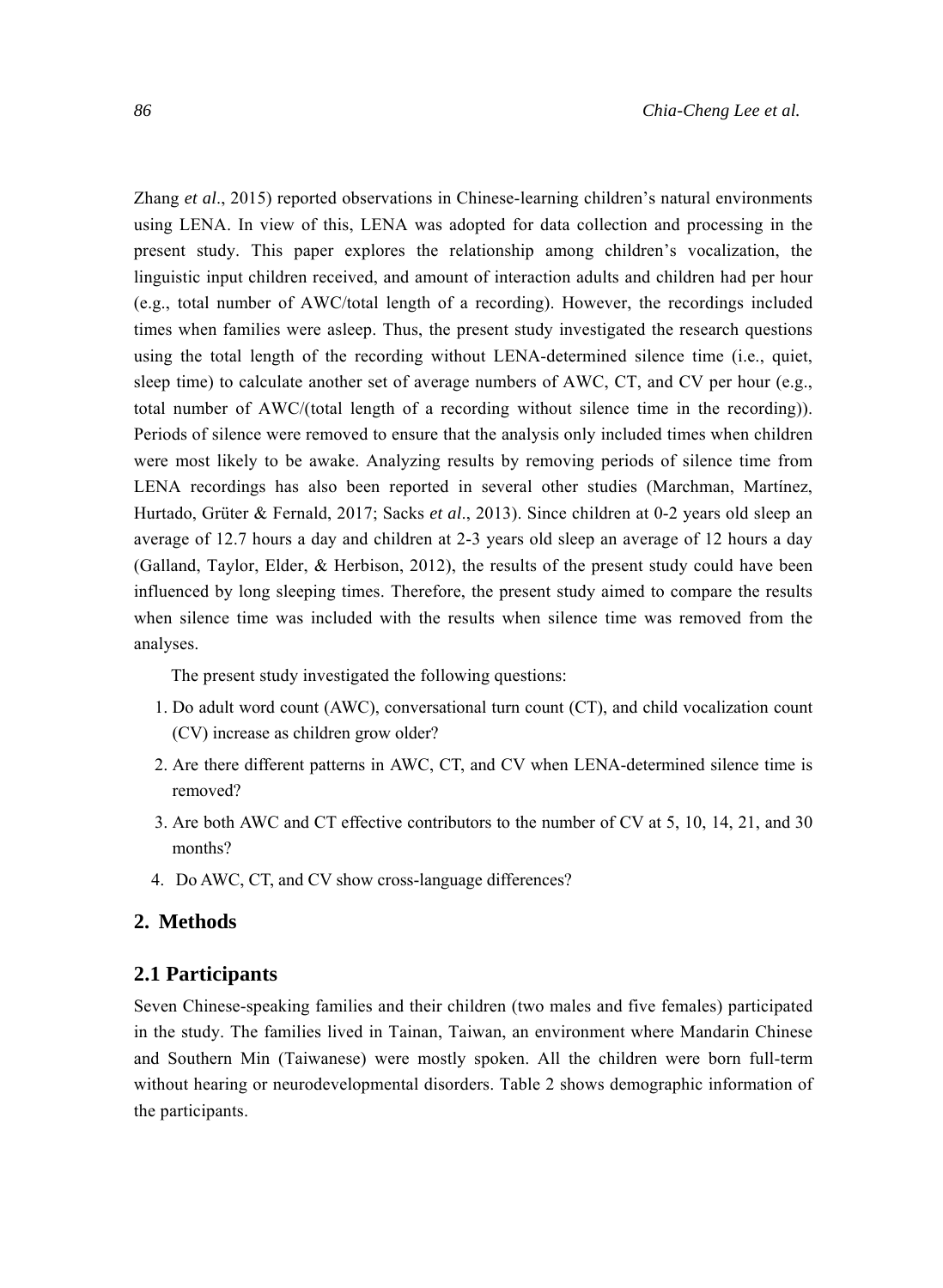| Child         | Gender | Birth order     | Mother's education |
|---------------|--------|-----------------|--------------------|
| A             | F      | 1 <sup>st</sup> | M.A.               |
| B             | F      | 1 <sup>st</sup> | B.A.               |
| $\mathcal{C}$ | F      | 1 <sup>st</sup> | B.A.               |
| D             | F      | 1 <sub>st</sub> | B.A.               |
| E             | M      | 1 <sup>st</sup> | B.A.               |
| F             | M      | 2 <sup>nd</sup> | B.A.               |
|               | F      | 2 <sup>nd</sup> | B.A.               |

*Table 2. Demographic information of the participants* 

# **2.2 Recording Procedure**

The digital language processor (DLP), a recording device developed along with the LENA Pro system (LENA Research Foundation, 2020), was used to collect data. Before each recording session started, a child wore a specially designed vest with a DLP (Figure 1). The caregiver turned the DLP on to start a recording session and switched the DLP off after 16 hours of recording. The recording file was automatically uploaded and processed (Figure 2) once the DLP was connected to a computer with the LENA Pro software. The LENA Pro software identified speech and other sounds from each recording and generated counts at 5-minute, hour, day, and month intervals. The authors retrieved the counts/reports (Figure 3) from the software for further analysis.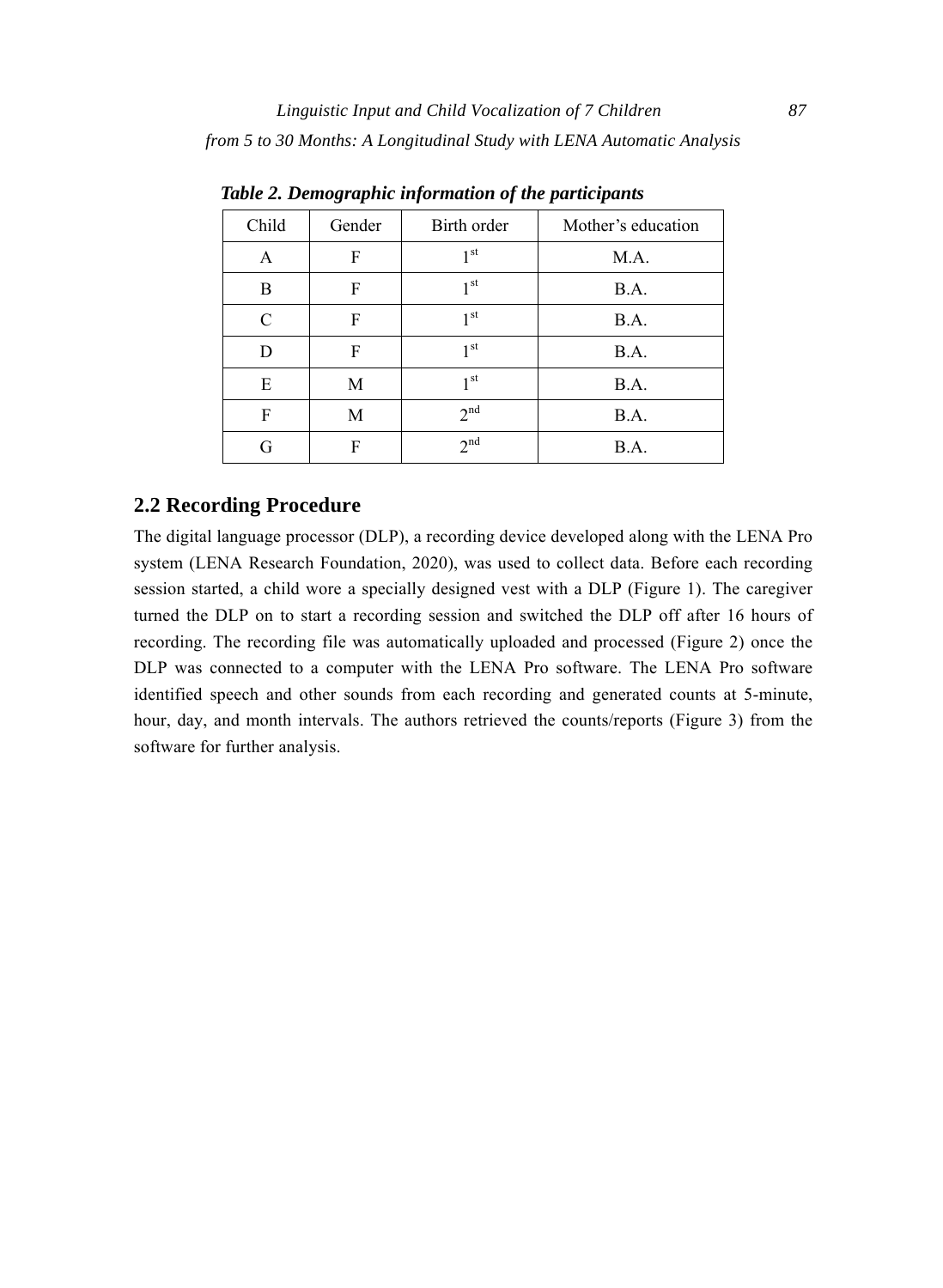

*Figure 1. The LENA digital language processor (DLP) placed in the pocket of a vest* 



*Figure 2. Data transfer from a DLP to the LENA Pro software* 

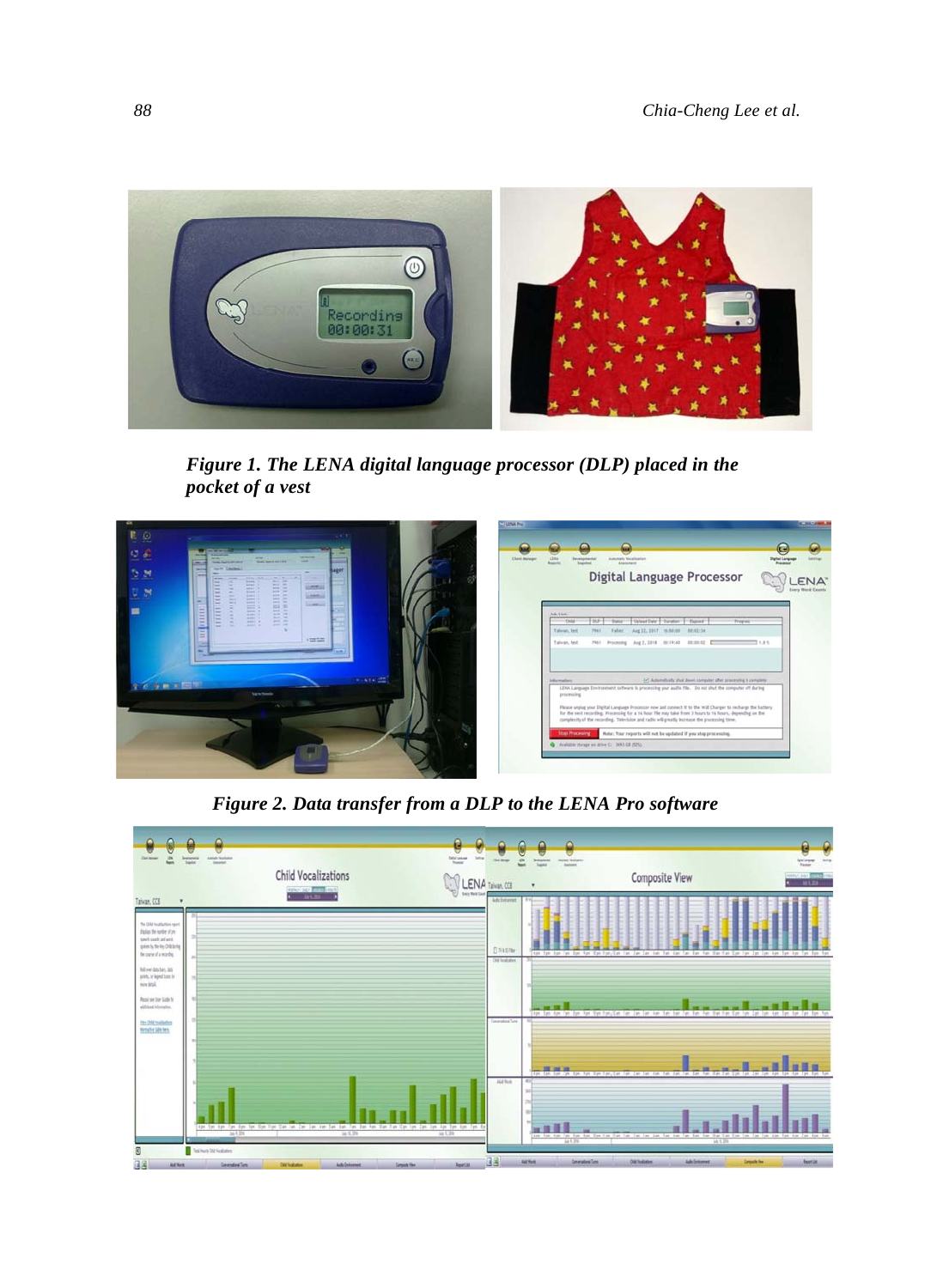

*Figure 3. Reports from the LENA Pro software* 

A set of two recordings were made at each age: 5, 10, 14, 21, and 30 months old. A total of 70 recordings were analyzed (i.e., 7 children x 5 ages x 2 recordings). All the recordings were 16 hours in length except for 6 of the recordings due to insufficient power of the device used on the recording day. The 6 recordings were between 11 and 14 hours in length.

# **2.3 Data Processing by the LENA Software**

The audio data was processed and categorized by the LENA Pro software into eight sound categories: (1) the key child who wore a vest with the DLP, (2) other child, (3) adult male, (4) adult female, (5) overlapping sounds, (6) noise, (7) electronic sounds (e.g., TV), and (8)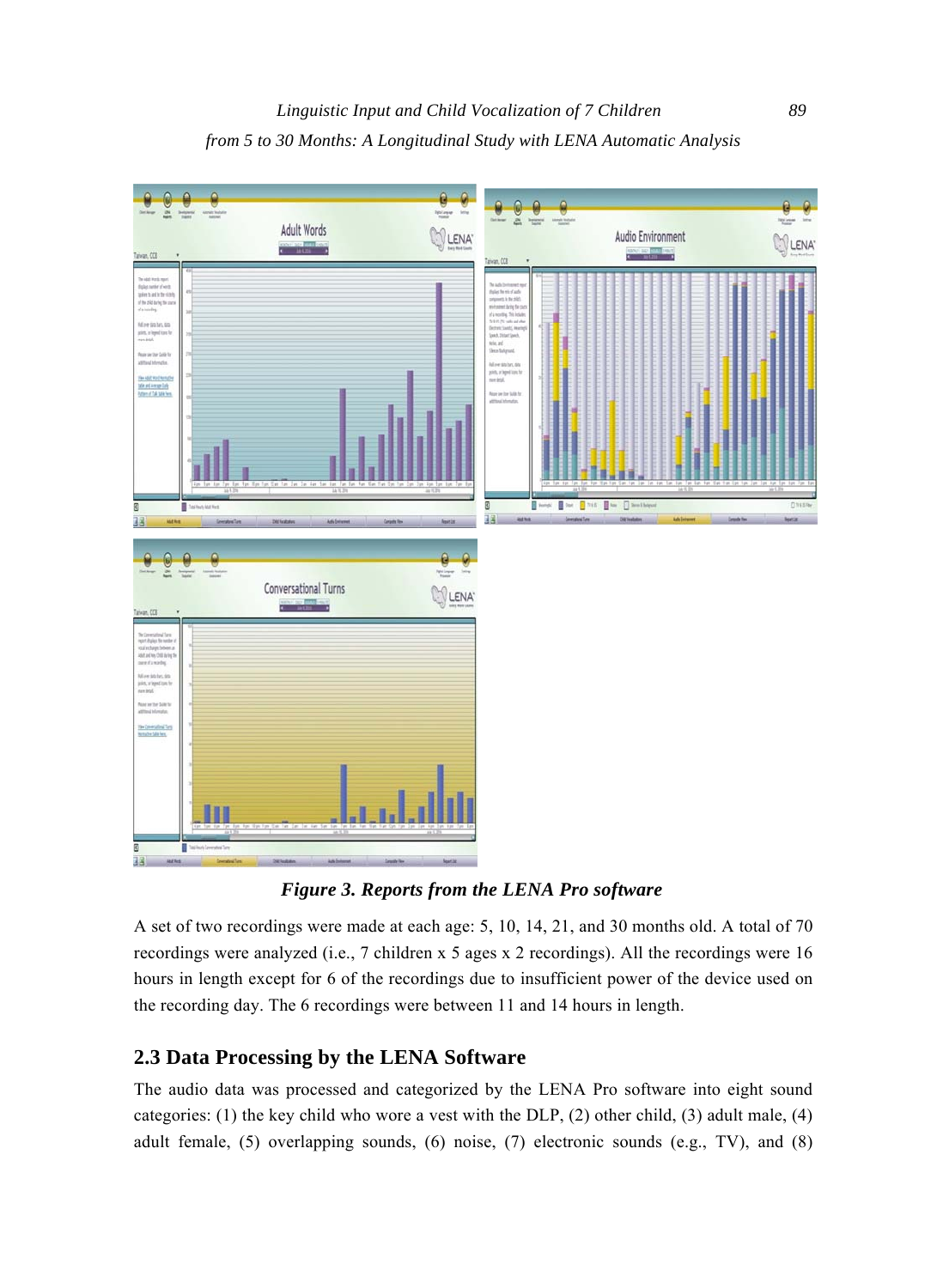silence (i.e., silence, quiet, or vegetative sounds such as sneezes, coughs, or snores). Each category was further identified as clear and unclear (i.e., quiet and distant) subcategories. After the eight sound categories were identified, the LENA system determined adult word count (AWC), communication turn count (CT), and child vocalization count (CV).

#### **2.3.1 Adult Word Count (AWC)**

AWC measured the total number of words spoken around the key child. Using acoustic features in speech signal (e.g., formants, pitch, segment duration, silence duration), adult sounds were identified as phones using American-English phone parsing models. Speech segments were identified based on differential acoustic energy patterns, and no specific adult words were identified. AWC included both speech directed to the key child and speech directed to others. In Mandarin Chinese, one syllable represents one spoken syllable, whereas one word may contain one or more spoken syllables. For example, 窗戶 chuang hu (*window*) has two spoken syllables but counts as one word. Gilkerson *et al*. (2015) compared syllable count (e.g., 窗戶 chuang hu = two syllables) and word count (窗戶 chuang hu = one word) transcribed by a trained native Chinese human transcriber with AWC and found that both comparisons showed valid and reliable estimates of adult word count. The authors suggested that since the comparisons were both reliable, researchers can use LENA-determined AWC (syllable count) in future studies. The authors also indicated that since all languages have phonemes and syllables, and the acoustic features of consonants and vowels are similar across languages, using acoustic information to estimate adult word count should not be affected by language differences.

#### **2.3.2 Conversational Turn Count (CT)**

Conversational turn count (CT) refers to the total number of conversational turns the child engaged in with other speakers. A conversational turn is defined as a child speaking and an adult or a child responding, or an adult or a child speaking and the child responding within 5 seconds. Both intentional and unintentional vocal production and responses can be counted as turns.

#### **2.3.3 Child Vocalization Count (CV)**

Child vocalization count (CV) is the total number of speech-related vocalizations the child produces. A CV would be identified if there was a 300 millisecond or longer vocal break between the key child's vocalization. Cries, laughs, and vegetative sounds such as sneezes, coughs were excluded from child vocalization count. Similar to AWC, the LENA system did not identify specific words or syllables in utterances. If a child says "ma" or "I want that I want that I want that" without pauses between words, each utterance is counted as one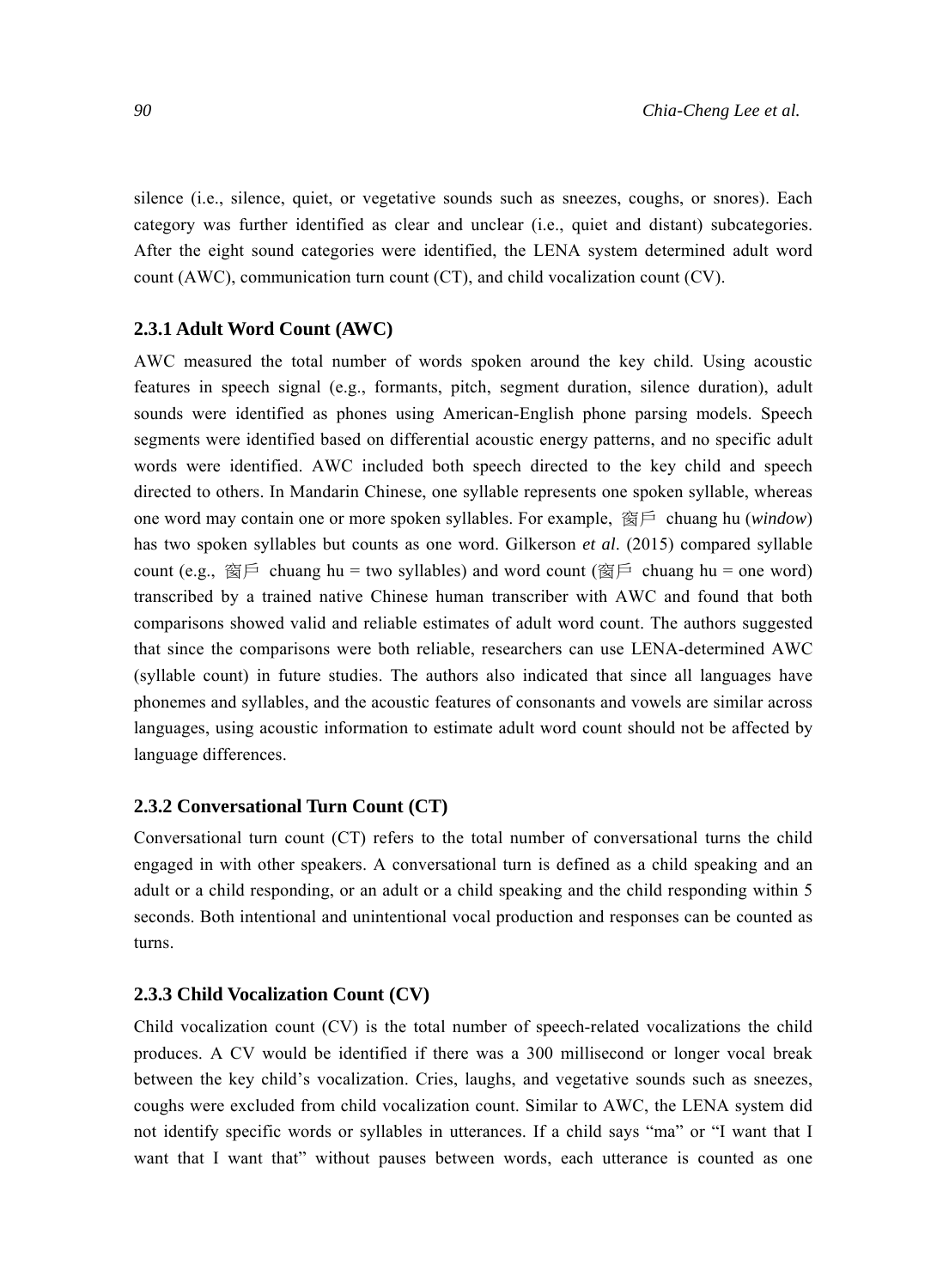vocalization.

# **2.4 Data Analyses**

Five categories retrieved from the LENA reports were used for further analyses in the present study: (1) the length of each recording, (2) adult word count (AWC), (3) communication turn count (CT), (4) child vocalization count (CV), and (5) length of silence in each recording. The total number of words or sounds in each recording may differ depending on the length of the recording. Since the length of each recording was different, the average number of AWC, CT, and CV per hour retrieved from each recording was first calculated. Next, the average number of AWC, CT, and CV per hour retrieved from each recording without silence were calculated. Two sets of statistical measures were then analyzed. First, six one-way repeated measure ANOVAs were performed to explore whether there were any changes in the three variables (the average number of AWC, CT, and CV per hour) across time as well as when silence was included or excluded. Next, ten multiple regressions were performed at the ages of 5, 10, 14, 21, and 30 months to examine how much AWC and CT contribute to CV at each age and whether or not silence was included.

## **3. Results and Discussion**

### **3.1 Changes of AWC, CT, and CV Overtime**

Figure 4A shows the average number of adult word count (AWC), conversational turn (CT), and child vocalization (CV) per hour and their standard deviations from the recordings made at 5, 10, 14, 21, and 30 months. The average number of AWC per hour shows an increase from 5 to 10 months and a gradual decrease from 10 to 30 months. However, the differences among the five ages are not statistically significant, which is similar to the finding of Gilkerson and Richards (2008). The authors stated that AWC and chronological age in English-speaking families were not significantly correlated. The results in the present study also showed that the number of child vocalizations increased slowly with age, even when the child received a fair amount of linguistic input from the environment. That is, children heard an average of 412 to 752 adult words per hour from 5 months to 30 months old. However, the average number of child vocalizations only increased from 27 to 90 vocalizations per hour from 5 to 30 months.

The average number of CT per hour also shows a gradual increase from 5 (5 per hour) to 30 (23 per hour) months. The differences among the five ages are statistically significant [*F*(4,  $24$ ) = 3.318,  $p < .05$ ]. A post hoc analysis indicates that the average number of CT per hour at 21 months (18 per hour) is significantly higher than at 5 months (5 per hour)  $\lceil t(6) = 3.716, p$ < .05]. The increased number of CT indicates that the adults became more and more responsive to their children's utterances, and vice versa. The adults may have initiated the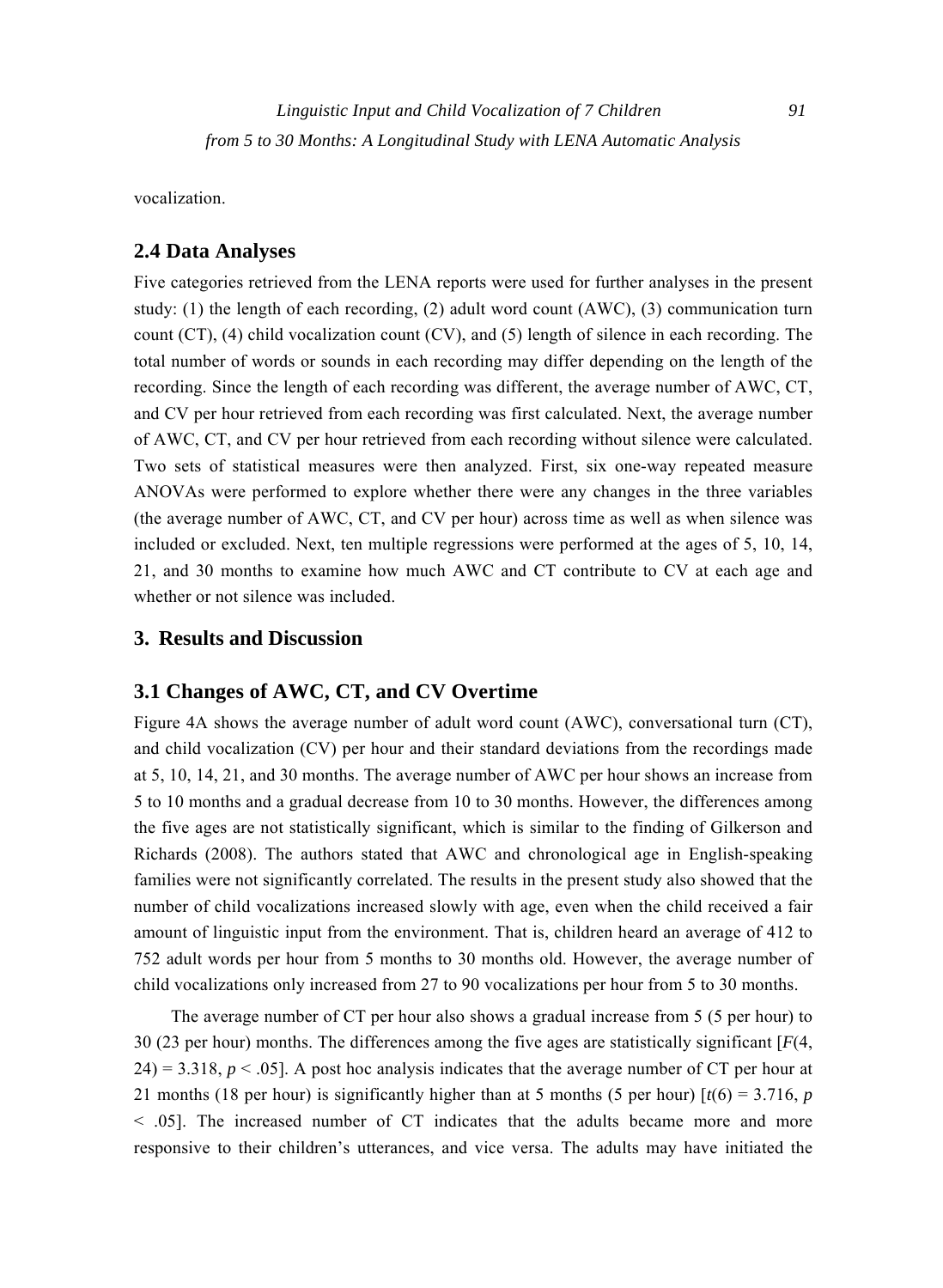conversation when they thought that their children were ready to talk, or responded to their child utterances right away. The children may have also learned to gain other people's attention by producing sounds. Or, they may have learned to respond to adults' speech right away as they grew older.



*Figure 4. Average adult word (AWC), conversational turn (CT), child vocalization (CV) per hour with and without silence and standard deviations at 5, 10, 14, 21, and 30 months*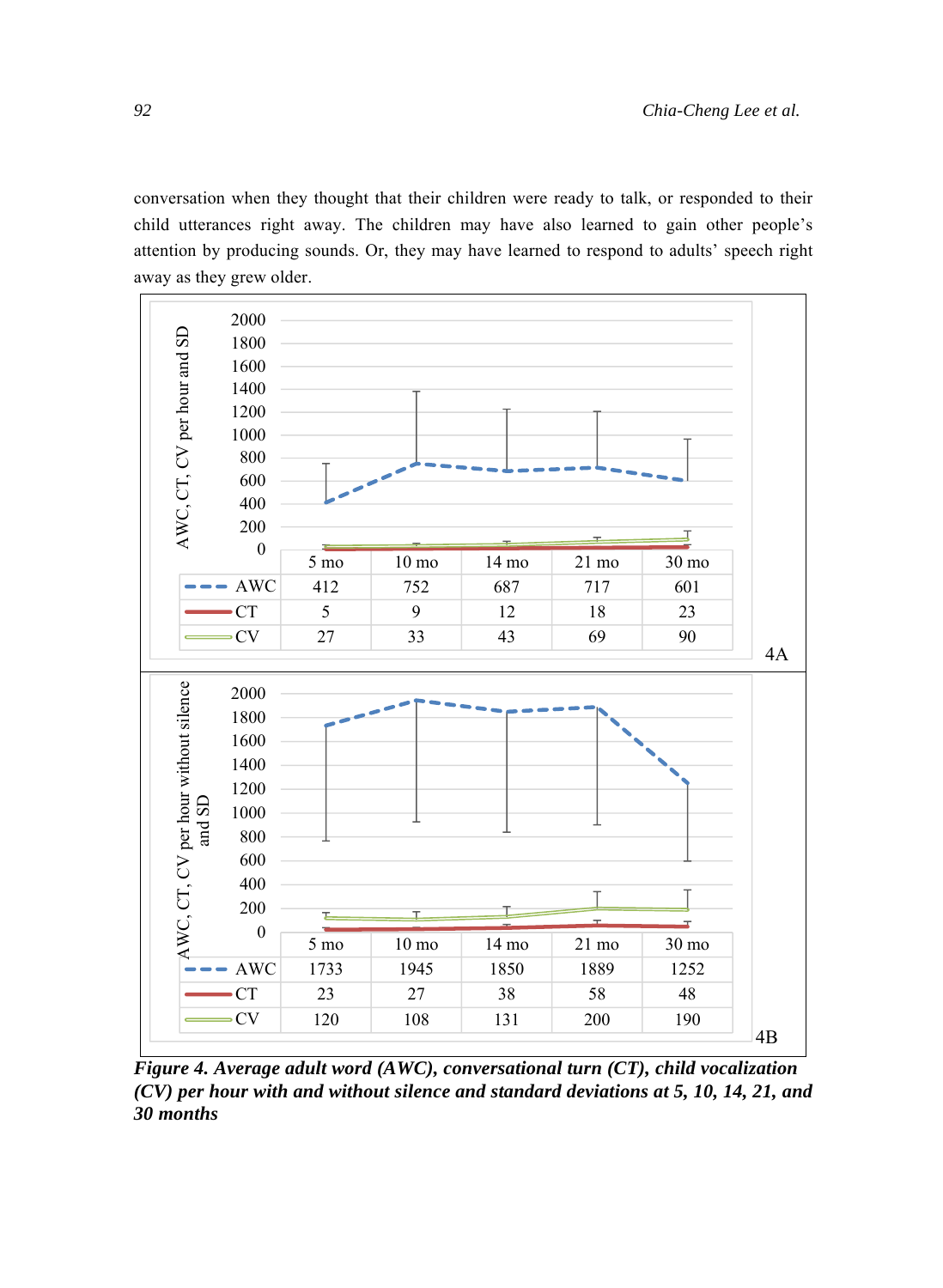# **3.2 Changes of AWC, CT, and CV Overtime after Removing Silence**

Periods of silence were removed from recordings to ensure that only the times when children were most likely to be awake were included in the analysis. Figure 4B shows the average number of AWC, CT, and CV per hour and their standard deviations after removing the periods of LENA-determined silence from the recordings. The standard deviations of the average AWC per hour was high at all five ages as shown in both Figures 4A and 4B. However, the variability across families is even higher after the periods of silence were removed. The percentage of silence (i.e., (silence time/total length of recording) x 100) decreased with age (i.e., 5 mo: 73%, 10 mo: 66%, 14 mo: 62%, 21 mo: 59%, 30 mo: 48%), which was in line with Galland's *et al.* (2012) finding that children's sleep time decreased with age.

As expected, the mean number of the three variables was at least twice as high without silence as with silence. Without silence time, the average number of CT and CV per hour also gradually increased from 5 (CT: 23; CV: 120 per hour) to 30 months (CT: 48; CV: 190 per hour). But, the differences among the five ages were not statistically significant. The average number of AWC per hour showed an increase from 5 (1733 per hour) to 10 (1945 per hour) months and a gradual decrease from 10 to 30 (1252 per hour) months. Yet, the differences among the five ages were not statistically significant either. Also, the average number of CT per hour was significantly different across ages before silence was removed, but was not significant after silence was removed. The average number of CT (i.e., increased with age), and the periods of silence (i.e., decreased with age) may account for the change.

In addition, the AWC and CT in the present study from the data across the five ages with silence removed (AWC: 1734; CT: 39 per hour) were more similar to Chinese-speaking data from Zhang *et al*. (2015) (AWC baseline: 1758; CT baseline: 63 per hour) than the results with silence included (AWC: 634; CT: 14 per hour). Zhang *et al.*'s (2015) results were more similar to results when silence was excluded in the present study because the authors instructed their Chinese-speaking families to record for 12 hours during the daytime. The finding also suggests that LENA-determined silence was identified as reasonably accurate.

# **3.3 Relationships among AWC, CT, and CV**

Multiple regressions were performed at each age to explore the relationship among AWC, CT, and CV. The results showed that the numbers of AWC and CT could predict the numbers of CV at 10 months and 30 months. At 10 months, the results of the regression indicated that the model explained 88.1% of the variance and that the model was a significant predictor of the number of CV,  $F(2,4) = 23.306$ ,  $p = .006$ . While the number of CT contributed significantly to the model (B = 3.677,  $p = .003$ ), the number of AWC did not (B = -.008,  $p = .222$ ). That is, the increase of one unit of CT could contribute to the increase of 3.677 units of CV. At 30 months,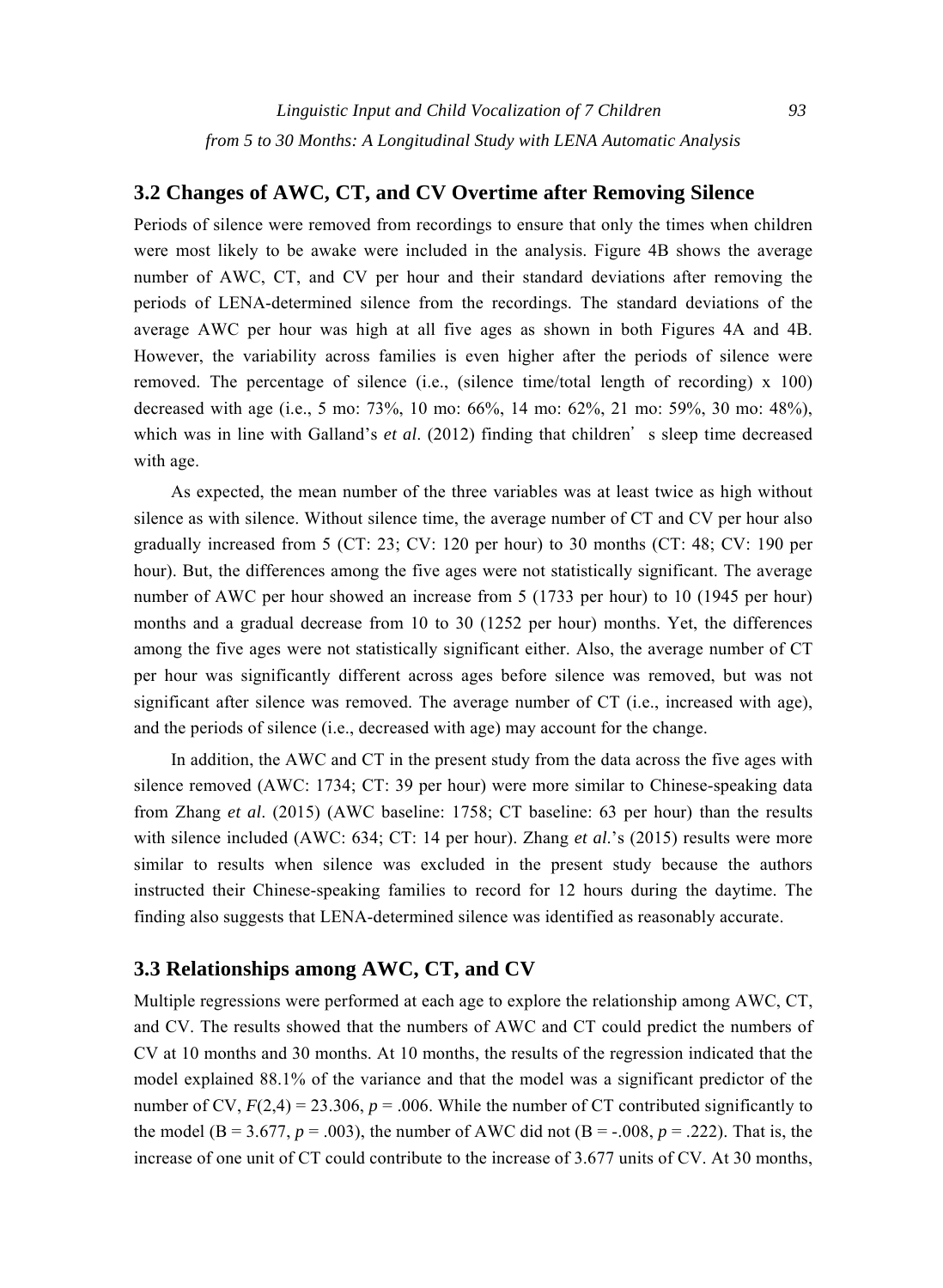the results of the regression indicated that the model explained 95% of the variance and that the model was a significant predictor of the number of CV,  $F(2,4) = 57.9$ ,  $p = .001$ . While the number of CT contributed significantly to the model ( $B = 3.899$ ,  $p = .002$ ), the number of AWC did not  $(B = -0.044, p = 0.266)$ . That is, the increase of one unit of CT could contribute to the increase of 3.899 units of CV.

#### **3.4 Relationships among AWC, CT, and CV after Removing Silence**

Multiple regressions were performed at each age to explore the relationship among AWC, CT, and CV after the removal of the silence. The results showed that the numbers of AWC and CT could successfully predict the numbers of CV at 10 months, 21 months and 30 months. At 10 months, the results of the regression indicated that the model explained 85.4% of the variance and the model was a significant predictor of the number of CV,  $F(2,4) = 18.614$ ,  $p = .009$ . While the number of CT contributed significantly to the model  $(B = 4.194, p = .004)$ , the number of AWC did not  $(B = -0.017, p = 0.168)$ . That is, the increase of one unit of CT could contribute to the increase of 4.194 units of CV. At 21 months, the results of the regression indicated that the model explained 91.3% of the variance and that the model was a significant predictor of the number of CV,  $F(2,4) = 32.397$ ,  $p = .003$ . While the number of CT contributed significantly to the model (B = 3.656,  $p = .001$ ), the number of AWC did not (B = -.054,  $p$ ) = .058). That is, the increase of one unit of CT could contribute to the increase of 3.656 units of CV. At 30 months, the results of the regression indicated that the model explained 93.9% of the variance and that the model was a significant predictor of the number of CV,  $F(2,4) =$ 47.429,  $p = 0.002$ . While the number of CT contributed significantly to the model (B = 4.077, *p*  $= .01$ ), the number of AWC did not (B =  $-.028$ ,  $p = .664$ ). That is, the increase of one unit of CT could contribute to the increase of 4.077 units of CV. Both sets of analyses indicated that speech directed to children or speech spoken right before or after child vocalizations (i.e. CT) imposed stronger effects to children's vocalizations than speech that was not spoken in temporal proximity to children's vocalizations.

#### **3.5 Cross-language Comparison**

With silence time included, the average number of AWC, CT, and CV across the five ages was 634, 14, and 52 per hour (i.e., 634\*12 hr=7608, 14\*12 hr=168, 52\*12 hr=624 per 12-hour day) respectively. Compared with the English normative percentile estimates for AWC, CT, and CV in Gilkerson and Richards (2009), the Chinese-speaking families' AWC in the present study were at the  $10^{th}$ -20<sup>th</sup> percentile, and CT and CV were below the  $10^{th}$  percentile. With silence excluded, the average number of AWC, CT, and CV across the five ages was 1734, 39, and 150 per hour (20808, 468, 1800 per 12-hour day) respectively. Compared with the English normative percentile estimates for AWC, CT, and CV in Gilkerson and Richards (2009), the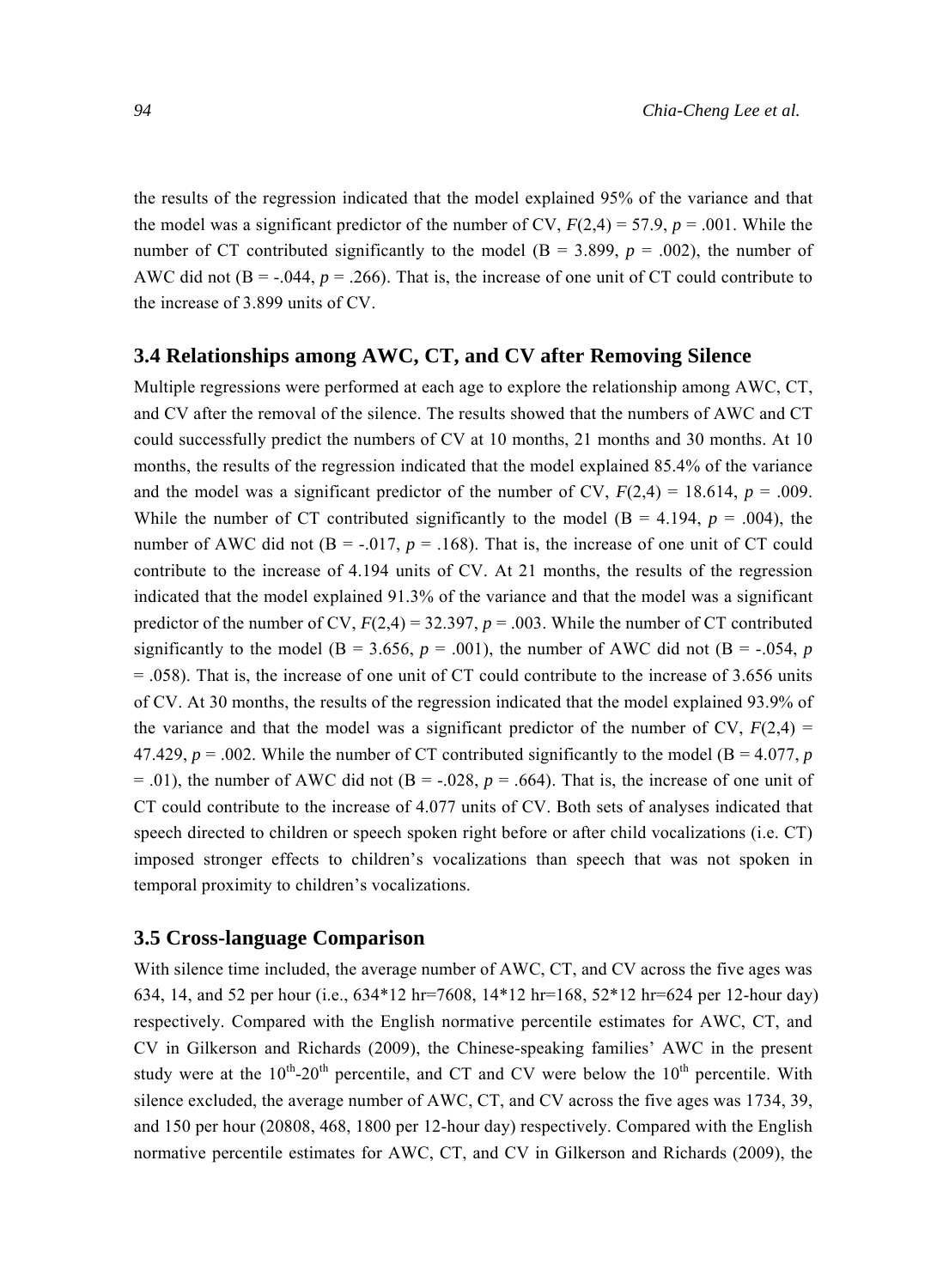Chinese-speaking families' AWC in the present study were at the  $80^{th}$ -90<sup>th</sup> percentile, and CV and CT were at the  $40^{th}$ -50<sup>th</sup> percentile, which were much higher than when silence was included. As discussed earlier, the results with silence excluded were more similar to Zhang *et al*.'s (2015) AWC and CT baseline values; the results with silence excluded can be compared to the results in Gilkerson and Richards (2009). These results showed that the Chinese-speaking caregivers in the present study were on the talkative end of the English normative estimates. However, the Chinese-speaking adults and children were not vocally engaged at similar rates as AWC because the percentile of CT and CV were much lower than percentile of AWC. Gilkerson and Richards (2009) found that children who were first-born, were girls, or had parents with higher education tended to receive more adult talk each day. In the present study, the three factors might have also contributed to high AWC in the present study: 1) All seven mothers were highly educated, having received at least a bachelor's degree, 2) five out of the seven children were first born, and 3) five of the seven children were girls. However, unlike the results reported in Gilkerson and Richards (2009), the talkative caregivers in the present study did not have talkative children.



*Figure 5. Average adult word (AWC), conversational turn (CT), child vocalization (CV) per hour from the present study and Gilkerson and Richards (2008)* 

Figure 5 shows longitudinal CT and CV changes in the English-speaking families from Gilkerson and Richards (2008) and the Chinese-speaking families from the present study. Both groups of families showed a gradual increase with age. When silence was included, the Chinese-speaking families showed overall lower CT and CV than the English-speaking families. However, when silence was removed, the Chinese-speaking families showed higher values than the English-speaking families. The group differences could be explained by the fact that the LENA-determined silence not only included times when families were sleeping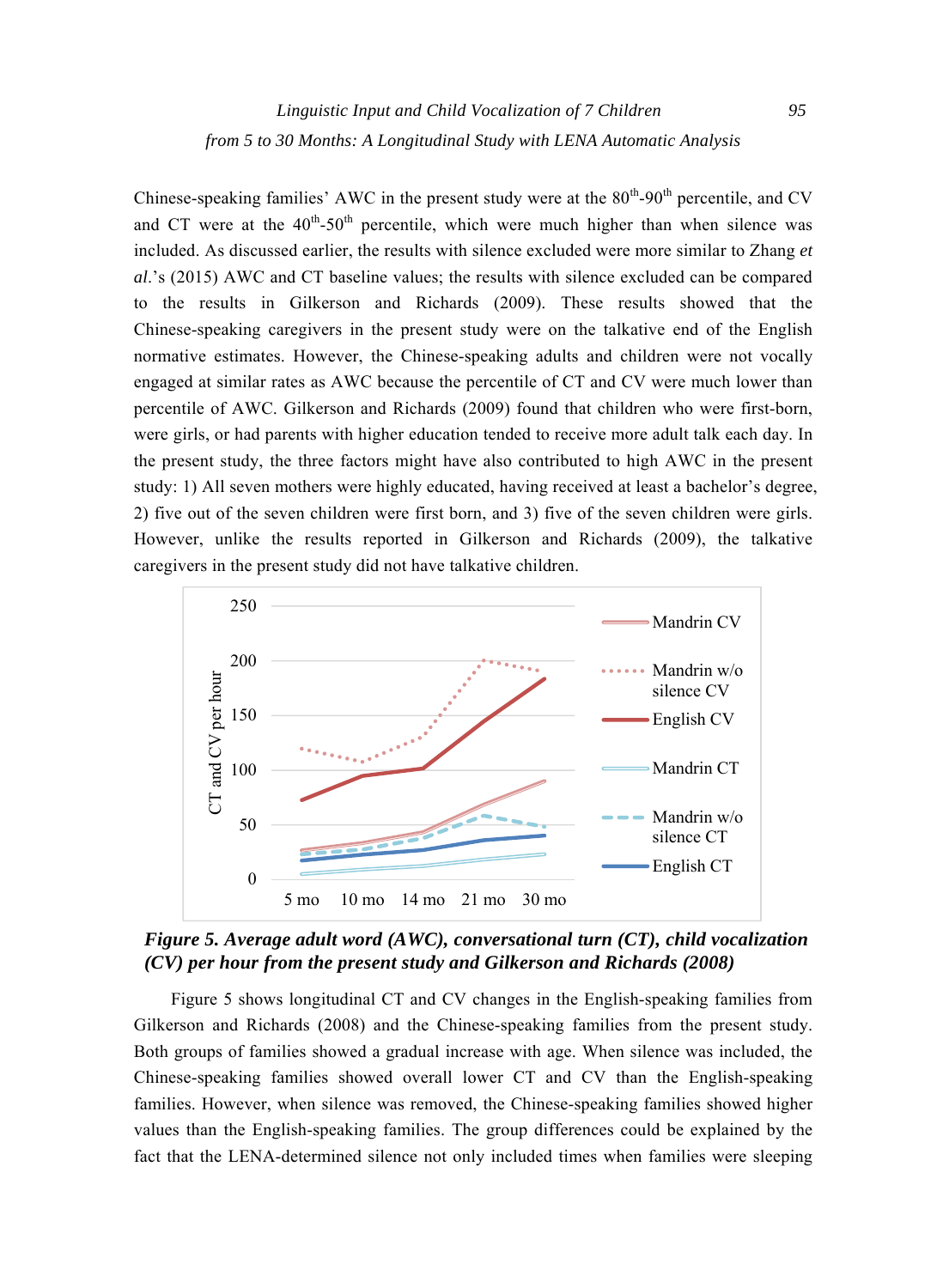but also when families were awake but quiet. The results of the two sets of data would be more comparable if the English samples also exclude LENA-determined silence. Another possible reason for the group differences is sample size. More participants and detailed analyses are needed to explore possible cultural differences or confirm the results.

# **3.6 Limitations and Future Directions**

Limitations were identified in the present study and can be addressed in future research. First, a differentiation of the number of child-initiated conversational turns and adult-initiated conversational turns would help examine parent-child interaction patterns and identify the relationship between CT and CV. Now, CT consists of both when a child speaks and an adult responds, and when an adult speaks and the child responds. The LENA Advanced Data Extractor (ADEX, LENA Research Foundation, 2020) would be useful in future research because it provides a more detailed output, including utterances or words of male adults, female adults, the key child, and other children.

Second, to ensure that the key child is really taking turns with another speaker or vice versa, the content of the adult words and child vocalizations requires human coding because the LENA system does not identify the content of the speech sample. For example, it is possible that a parent was holding the key child while talking to another person, but the LENA system may count this parent's utterances as if she or he were talking to the key child. Third, regarding the unit of speech samples, the LENA system categorizes adult and child speech samples in different units. AWC refers to the number of individual words adults speak, while CV means the number of speech-related utterances produced by the children. When a child produces prelinguistic sounds in a sequence or one breath, the LENA system may count these sounds as one CV. However, when the child starts to produce words or a mixture of babbling and words, the LENA system may still recognize those word strings/vocalizations as one CV. Again, human coding of the recording would be able to identify children's utterances in word or syllable units when the child starts to produce words.

Furthermore, the results of the present study were only compared with the English normative estimates because Chinese normative estimates using LENA are not available. Developing a Chinese version of the LENA normative estimates would enhance people's understanding of the effects of early vocal development and adult-child interactions on later development in the Chinese-learning children. Including a larger cohort of participants (i.e., with different socio-economic status, later-born children, male children) to collect a corpus would best represent the Chinese-learning children's speech capacity at the age.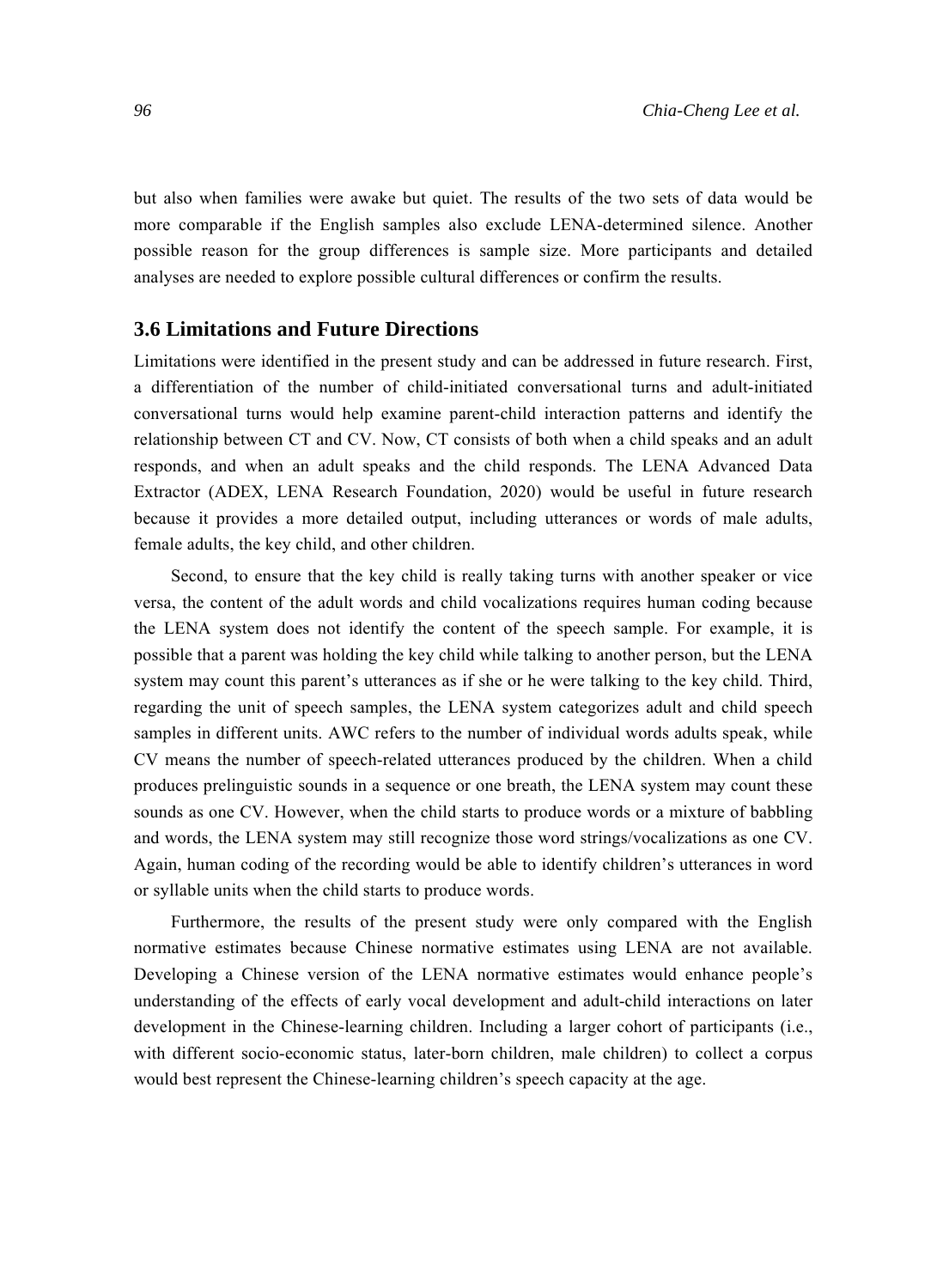# **4. Conclusion**

The LENA automated approach has provided researchers with a new recording method that has automatic parsing capacities. The researchers investigated longitudinal changes in the average AWC, CT, and CV with and without silence time, relationship among the three variables, and cross-language comparison in Chinese-learning families with children ranging in age from 5 to 30 months. The percentage of LENA-determined silence decreased with age, indicating that the children's awake time increased as they age. The results also showed that a typically developing Chinese-learning child in the present study listened to an average of 1734 adult words, engaged in 39 conversational turns, and produced 150 vocalizations per hour from 5 to 30 months of age when he or she was awake. Child vocalizations and conversational turns increased over time, but adult word count did not show a clear pattern. When the periods of silence were included, the number of AWC and CT predicted the numbers of CV at 10 months and 30 months. After the periods of silence were removed, the results showed that the numbers of AWC and CT predicted the numbers of CV at 10, 21, and 30 months. This result suggests that the speech produced in temporal proximity to children's vocalizations or directed to children exerted a stronger influence on the number of child vocalizations than the quantity of adult words.

#### **Acknowledgement**

This research was supported by Chiang Ching-Kuo Foundation for International Scholarly Exchange in Taiwan to Li-mei Chen for international collaboration with Dr. Kim Oller at the University of Memphis. A special thank you is extended to the families of the children in this longitudinal study for their support of this project.

#### **References**

- Akhtar, N., Jipson, J., & Callanan, M. A. (2001). Learning words through overhearing. *Child Development*, *72*(2), 416-430. doi: 10.1111/1467-8624.00287
- Ambrose, S. E., VanDam, M., & Moeller, M. P. (2014). Linguistic input, electronic media, and communication outcomes of toddlers with hearing loss. *Ear and Hearing*, *35*(2), 139-147. doi: 10.1097/AUD.0b013e3182a76768
- Busch, T., Sangen, A., Vanpoucke, F., & van Wieringen, A. (2018). Correlation and agreement between Language ENvironment Analysis (lenaTM) and manual transcription for Dutch natural language recordings. *Behavior Research Methods*, *50*(5), 1921-1932. doi: 10.3758/s13428-017-0960-0
- Bzoch, K. R., League, R., & Brown, V. L. (2003). *Receptive-expressive emergent language test*. Austin, TX : PRO-ED.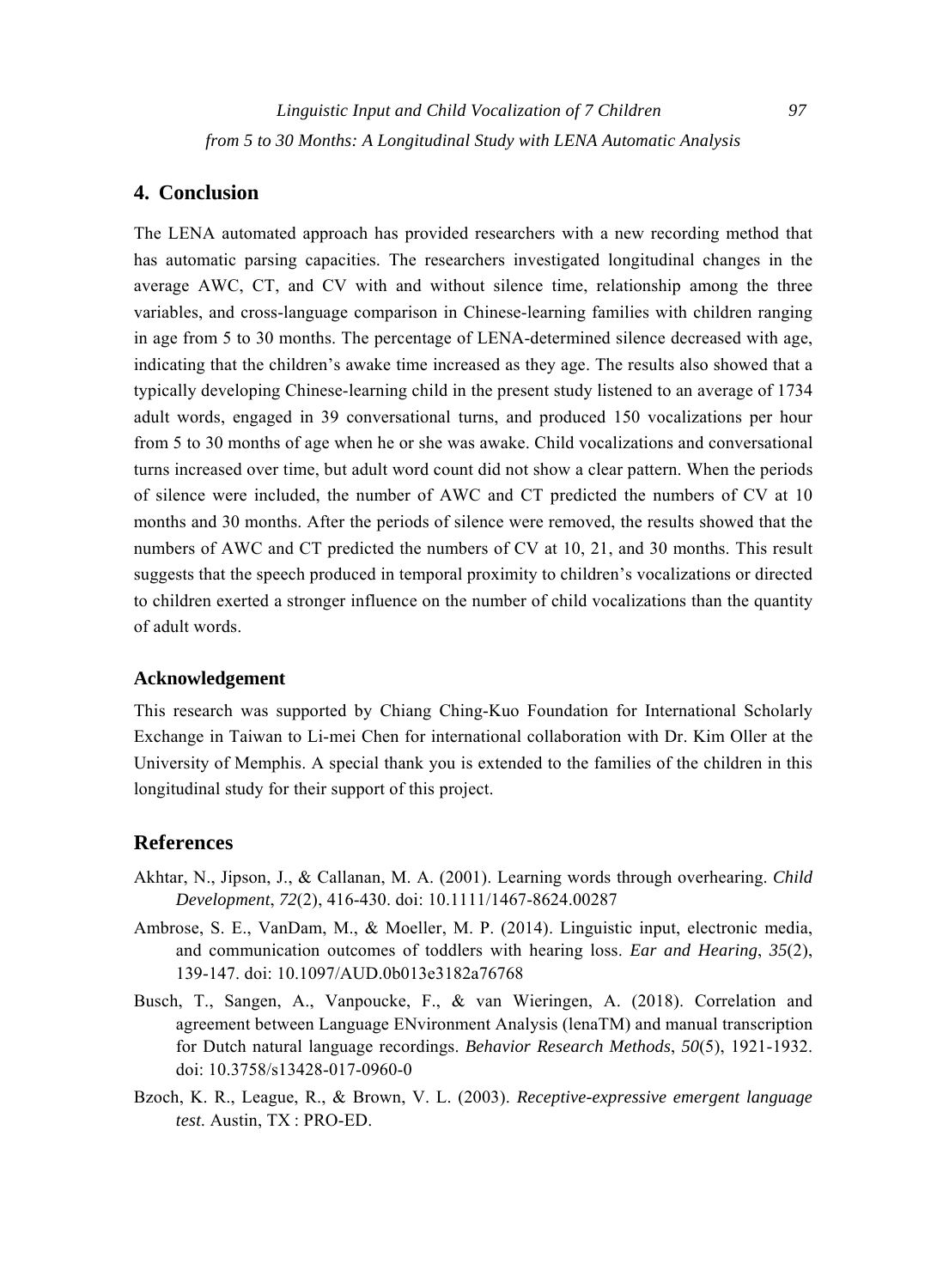- Canault, M., Le Normand, M.-T., Foudil, S., Loundon, N., & Thai-Van, H. (2016). Reliability of the Language ENvironment Analysis system (LENATM) in European French. *Behavior Research Methods*, *48*(3), 1109-1124. doi: 10.3758/s13428-015-0634-8
- Caskey, M., Stephens, B., Tucker, R., & Vohr, B. (2011). Importance of parent talk on the development of preterm infant vocalizations. *Pediatrics*, *128*(5), 910-916. doi: 10.1542/peds.2011-0609
- Caskey, M., Stephens, B., Tucker, R., & Vohr, B. (2014). Adult talk in the NICU with preterm infants and developmental outcomes. *Pediatrics*, *133*(3), e578–e584. doi: 10.1542/peds.2013-0104
- Charron, C., Fitzpatrick, E. M., McSweeney, E., Rabjohn, K., Somerville, R., & Steacie, P. (2016). Language ENvironment Analysis (LENA) with children with hearing loss: A clinical pilot. *Canadian Journal of Speech-Language Pathology & Audiology*, *40*(1), 93-104.
- Fensen, L., Marchman, V. A., Thal, D. J., Dale, P. S., Reznick, J. S., & Bates, E. (2007). *MacArthur-Bates Communicative Development Inventories*. Baltimore, MD: Paul H. Brookes.
- Galland, B. C., Taylor, B. J., Elder, D. E., & Herbison, P. (2012). Normal sleep patterns in infants and children: A systematic review of observational studies. *Sleep Medicine Reviews*, *16*(3), 213-222. doi: 10.1016/j.smrv.2011.06.001
- Ganek, H. V., & Eriks-Brophy, A. (2018). A concise protocol for the validation of Language ENvironment Analysis (LENA) conversational turn counts in Vietnamese. *Communication Disorders Quarterly*, *39*(2), 371-380. doi: 10.1177/1525740117705094
- Gilkerson, J., & Richards, J. A. (2009). *The power of talk. Impact of adult talk, conversational turns and TV during the critical 0-4 years of child development* (LENA Foundation Technical Report LTR-01-2). Retrieved from https://www.lena.org/wp-content/uploads/2016/07/LTR-01-2\_PowerOfTalk.pdf
- Gilkerson, J., & Richards, J. A. (2008). *The LENA Natural Language Study* (LENA Foundation Technical Report LTR-02-2). Retrieved from https://www.lena.org/wp-content/uploads/2016/07/LTR-02-2 Natural Language Study. pdf
- Gilkerson, J., Richards, J. A., Warren, S. F., Oller, D. K., Russo, R., & Vohr, B. (2018). Language experience in the second year of life and language outcomes in late childhood. *Pediatrics*, *142*(4), e20174276. doi: 10.1542/peds.2017-4276
- Gilkerson, J., Zhang Y., Xu D., Richards J. A., Xu X., Jiang F., …Topping K. (2015). Evaluating language environment analysis system performance for Chinese: A pilot study in Shanghai. *Journal of Speech, Language, and Hearing Research*, *58*(2), 445-452. doi: 10.1044/2015\_JSLHR-L-14-0014
- Gratier, M., Devouche, E., Guellai, B., Infanti, R., Yilmaz, E., & Parlato-Oliveira, E. (2015). Early development of turn-taking in vocal interaction between mothers and infants. *Frontiers in Psychology*, *6*, 1167. doi: 10.3389/fpsyg.2015.01167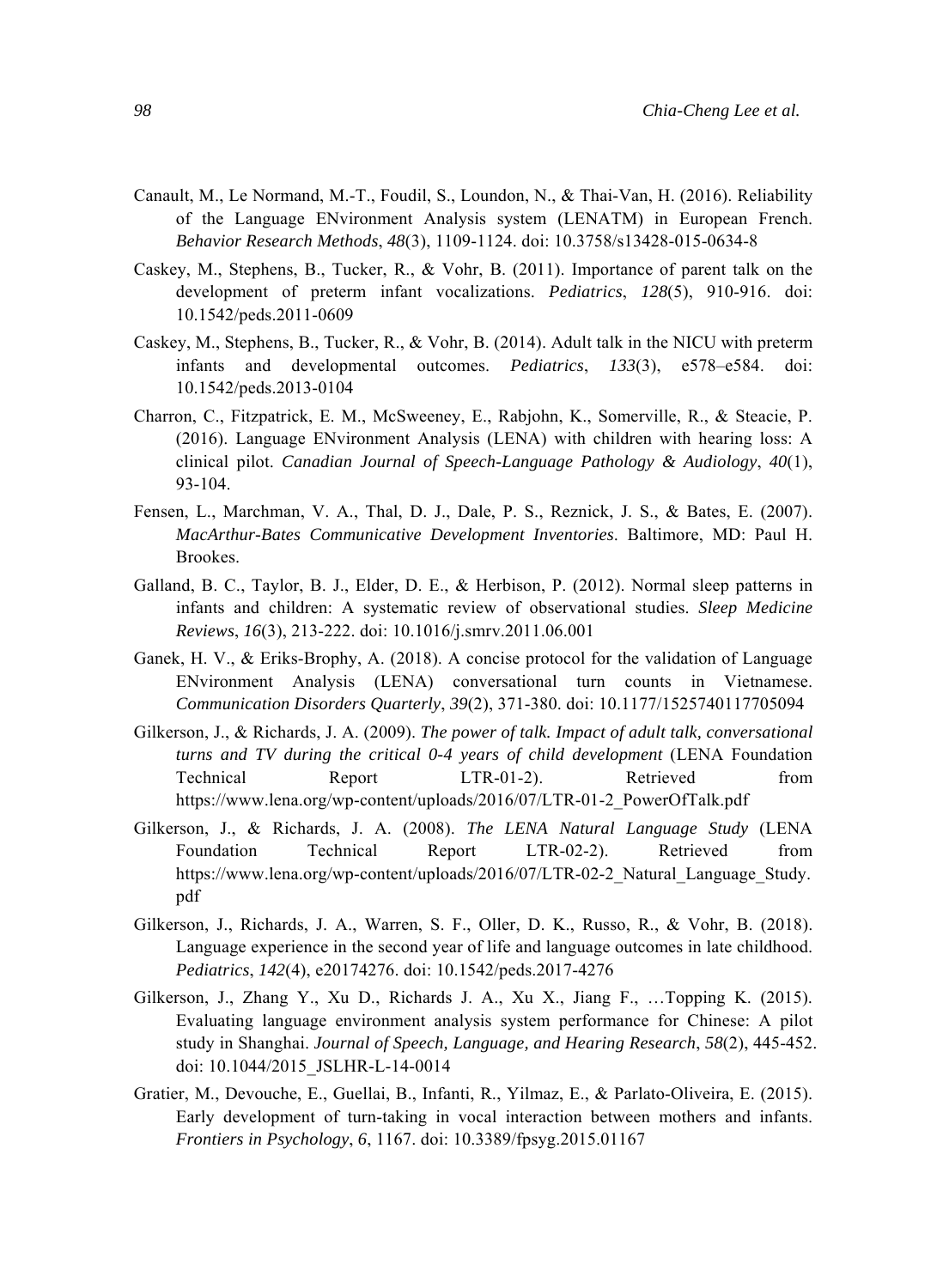- Greenwood, C. R., Thiemann-Bourque, K., Walker, D., Buzhardt, J., & Gilkerson, J. (2011). Assessing children's home language environments using automatic speech recognition technology. *Communication Disorders Quarterly*, *32*(2), 83-92. doi: 10.1177/1525740110367826
- Gros-Louis, J., West, M. J., Goldstein, M. H., & King, A. P. (2006). Mothers provide differential feedback to infants' prelinguistic sounds. *International Journal of Behavioral Development*, *30*(6), 509-516.doi: 10.1177/0165025406071914
- Hart, B., & Risley, T. R. (1995). *Meaningful differences in the everyday experience of young American children*. Baltimore, MD: Paul H Brookes Publishing.
- Ingram, D. (1989). *First Language Acquisition: Method, Description and Explanation*. New York, NY: Cambridge University Press.
- Ireton, H. (1992). *Minnesota Child Development Inventory*. Minneapolis, MN: Behavior Science Systems.
- Jaffe, J., Beebe, B., Feldstein, S., Crown, C. L., Jasnow, M. D., Rochat, P., …Stern, D. N. (2001). Rhythms of dialogue in infancy: Coordinated timing in development. *Monographs of the Society for Research in Child Development*, *66*(2), i-149.
- Lee, C. C., Jhang, Y., Relyea, G., Chen, L. M., & Oller, D. K. (2018). Babbling development as seen in canonical babbling ratios: A naturalistic evaluation of all-day recordings. *Infant Behavior and Development*, *50*, 140-153. doi: 10.1016/j.infbeh.2017.12.002
- LENA Research Foundation. (2020). L*ENA Research Foundation*. Retrieved from http://www.lena.org/
- Li, L., Vikani, A. R., Harris, G. C., & Lin, F. R. (2014). Feasibility study to quantify the auditory and social environment of older adults using a digital language processor. *Otology & Neurotology: Official Publication of the American Otological Society, American Neurotology Society [and] European Academy of Otology and Neurotology*, *35*(8), 1301-1305. doi: 10.1097/MAO.0000000000000489
- Liu, L., & Kager, R. (2017). Perception of tones by bilingual infants learning non-tone languages. *Bilingualism: Language and Cognition*, *20*(3), 561-575. doi: 10.1017/S1366728916000183
- Marchman, V. A., Martínez, L. Z., Hurtado, N., Grüter, T., & Fernald, A. (2017). Caregiver talk to young Spanish-English bilinguals: Comparing direct observation and parent-report measures of dual-language exposure. *Developmental Science*, *20*(1), e12425. doi: 10.1111/desc.12425
- Oller, D. K. (2010). All-day recordings to investigate vocabulary development: A case study of a trilingual toddler. *Communication Disorders Quarterly*, *31*(4), 213-222. doi: 10.1177/1525740109358628
- Oller, D. K., Niyogi, P., Gray, S., Richards, J. A., Gilkerson, J., Xu, …Warren, S. F. (2010). Automated vocal analysis of naturalistic recordings from children with autism, language delay, and typical development. *Proceedings of the National Academy of Sciences*, *107*(30), 13354-13359. doi: 10.1073/pnas.1003882107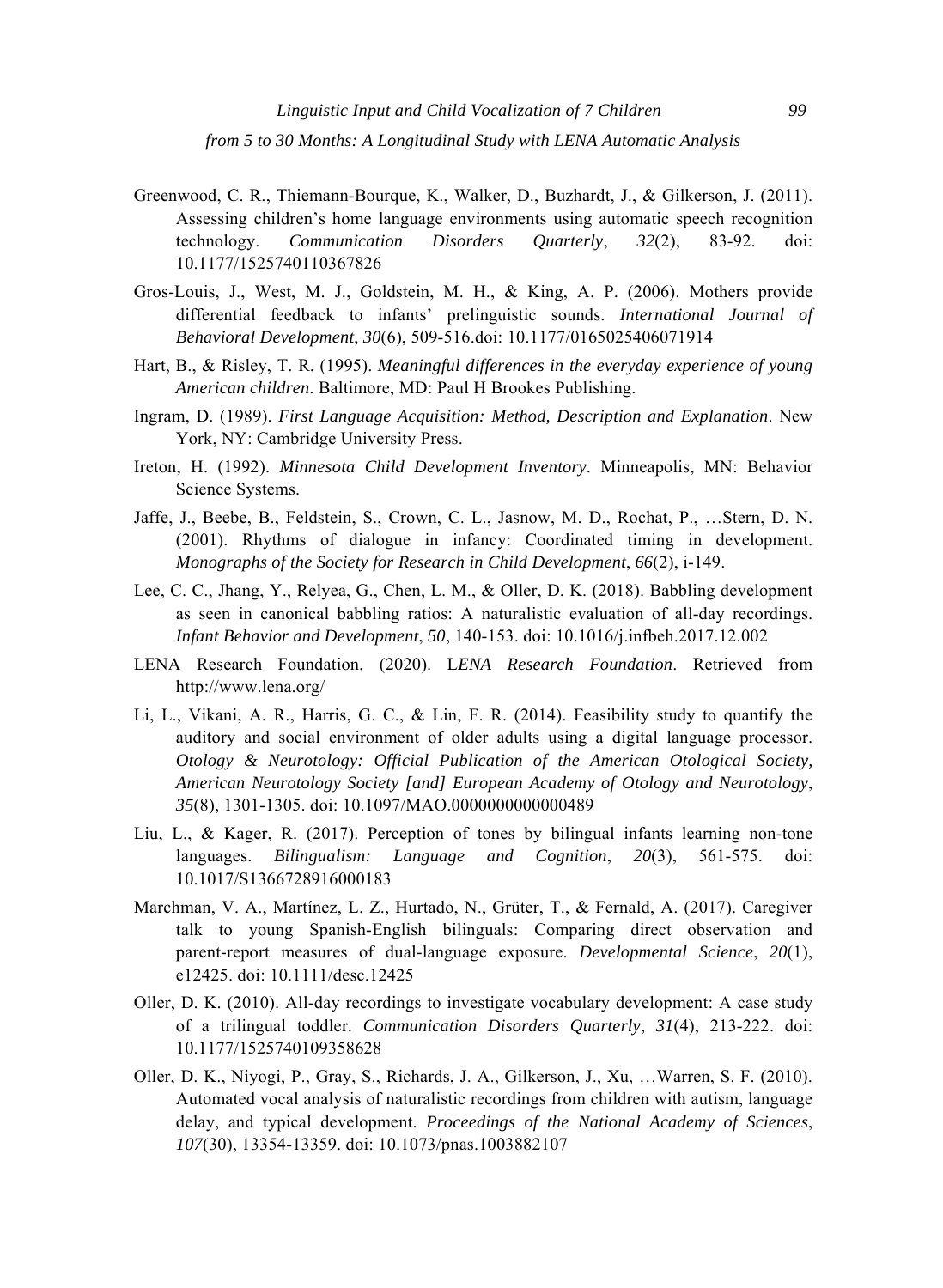- Orena, A. J., Polka, L., & Srouji, J. (2018). Evaluating the LENA recording system for investigating speech input in a French-English bilingual context. *The Journal of the Acoustical Society of America*, *143*(3), 1871-1871. doi: 10.1121/1.5036141
- Oshima-Takane, Y. (1988). Children learn from speech not addressed to them: The case of personal pronouns. *Journal of Child Language*, *15*(1), 95-108. doi: 10.1017/S0305000900012071
- Oshima-Takane, Y., Goodz, E., & Derevensky, J. L. (1996). Birth order effects on early language development: Do secondborn children learn from overheard speech? *Child Development*, *67*(2), 621-634. doi: 10.2307/1131836
- Pae, S., Yoon, H., Seol, A., Gilkerson, J., Richards, J. A., Ma, L., …Topping, K. (2016). Effects of feedback on parent–child language with infants and toddlers in Korea. *First Language*, *36*(6), 549-569. doi: 10.1177/0142723716649273
- Pearson, B. Z., Fernandez, S. C., Lewedeg, V., & Oller, D. K. (1997). The relation of input factors to lexical learning by bilingual infants. *Applied Psycholinguistics*, *18*(1), 41-58. doi: 10.1017/S0142716400009863
- Ramírez-Esparza, N., García-Sierra, A., & Kuhl, P. K. (2014). Look who's talking: Speech style and social context in language input to infants are linked to concurrent and future speech development. *Developmental Science*, *17*(6), 880-891. doi: 10.1111/desc.12172
- Rescorla, L., Dahlsgaard, K., & Roberts, J. (2000). Late-talking toddlers: MLU and IPSyn outcomes at 3;0 and 4;0. *Journal of Child Language*, *27*(3), 643-664. doi: 10.1017/S0305000900004232
- Richards, J. A., Xu, D., Gilkerson, J., Yapanel U., Gray S., & Paul, T. (2017). Automated assessment of child vocalization development using LENA. *Journal of Speech, Language, and Hearing Research*, *60*(7), 2047-2063. doi: 10.1044/2017\_JSLHR-L-16-0157
- Rowe, M. L. (2012). A longitudinal investigation of the role of quantity and quality of child-directed speech in vocabulary development. *Child Development*, *83*(5), 1762-1774. doi: 10.1111/j.1467-8624.2012.01805.x
- Roy, B. C., Frank, M. C., & Roy, D. K. (2009). Exploring word learning in a high-density longitudinal corpus. In *Proceedings of the 31st Annual Meeting of the Cognitive Science Society*, *31*(31), 2106-2111.
- Sacks, C., Shay, S., Repplinger, L., Leffel, K. R., Sapolich, S. G., Suskind, E., …Suskind, D. (2013). Pilot testing of a parent-directed intervention (Project ASPIRE) for underserved children who are deaf or hard of hearing. *Child Language Teaching and Therapy*, *30*(1), 91-102. doi: 10.1177/0265659013494873
- Shneidman, L. A., Arroyo, M. E., Levine, S. C., & Goldin-Meadow, S. (2013). What counts as effective input for word learning? *Journal of Child Language*, *40*(3), 672-686. doi: 10.1017/S0305000912000141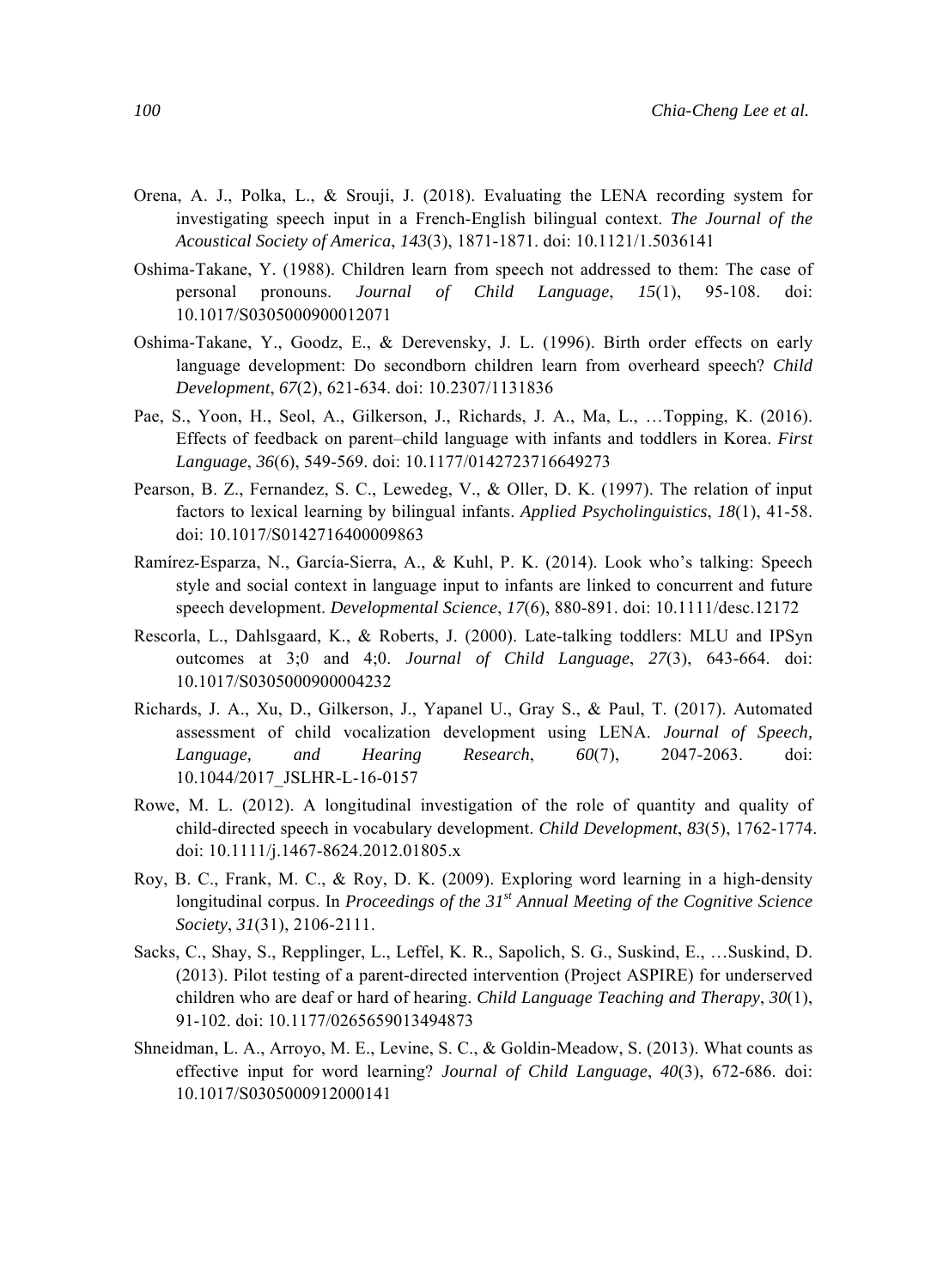- Shneidman, L. A., & Goldin-Meadow, S. (2012). Language input and acquisition in a Mayan village: How important is directed speech? *Developmental Science*, *15*(5), 659-673. doi: 10.1111/j.1467-7687.2012.01168.x
- Suskind, D., Leffel, K. R., Hernandez, M. W., Sapolich, S. G., Suskind, E., Kirkham, E., …Meehan, P. (2013). An exploratory study of "quantitative linguistic feedback": Effect of LENA feedback on adult language production. *Communication Disorders Quarterly*, *34*(4), 199-209. doi: 10.1177/1525740112473146
- Thiemann-Bourque, K. S., Warren, S. F., Brady, N., Gilkerson, J., & Richards, J. A. (2014). Vocal interaction between children with Down Syndrome and their parents. *American Journal of Speech-Language Pathology*, *23*(3), 474-485. doi: 10.1044/2014\_AJSLP-12-0010
- VanDam, M., Ambrose, S. E., & Moeller, M. P. (2012). Quantity of parental language in the home environments of hard-of-hearing 2-year-olds. *The Journal of Deaf Studies and Deaf Education*, *17*(4), 402-420. doi: 10.1093/deafed/ens025
- Velleman, S. L., & Vihman, M. M. (2002). Whole-word phonology and templates: Trap, Bootstrap, or Some of Each? *Language, Speech, and Hearing Services in Schools*, *33*(1), 9-23. doi: 10.1044/0161-1461(2002/002)
- Warren, S. F., Gilkerson, J., Richards, J. A., Oller, D. K., Xu, D., Yapanel, U., …Gray, S. (2010). What automated vocal analysis reveals about the vocal production and language learning environment of young children with autism. *Journal of Autism and Developmental Disorders*, *40*(5), 555-569. doi: 10.1007/s10803-009-0902-5
- Weisleder, A., & Fernald, A. (2013). Talking to children matters: Early language experience strengthens processing and builds vocabulary. *Psychological Science*, *24*(11), 2143-2152. doi: 10.1177/0956797613488145
- Zhang, Y., Xu, X., Jiang, F., Gilkerson, J., Xu, D., Richards, J. A., … Topping, K. J. (2015). Effects of quantitative linguistic feedback to caregivers of young children: A pilot study in China. *Communication Disorders Quarterly*, *37*(1), 16-24. doi: 10.1177/1525740115575771
- Zimmerman, I. L., Steiner, V. G., & Pond, R. E. (2002). *Preschool Language Scale* [4th ed]. San Antonio, TX: The Psychological Corporation.